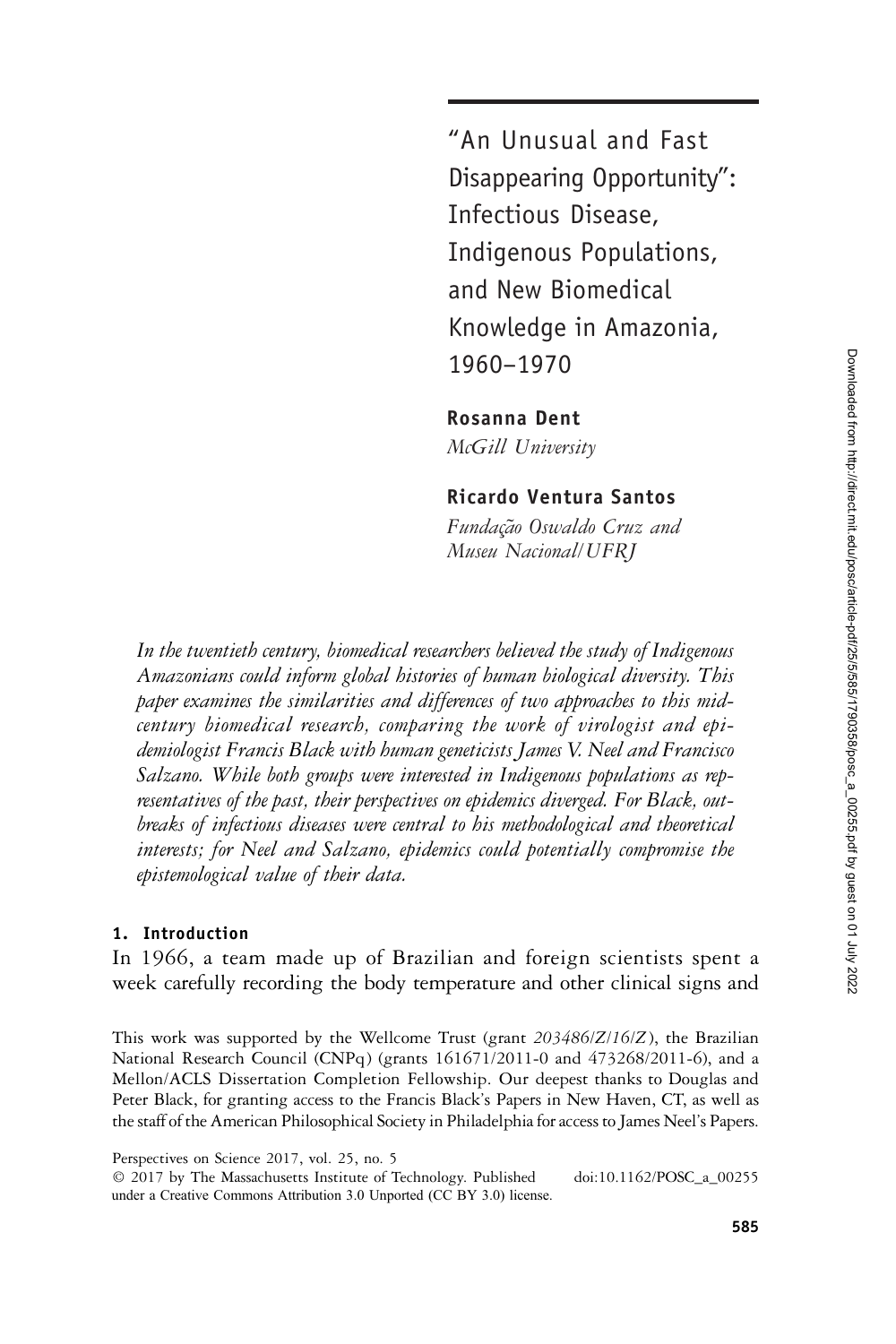symptoms of 110 Tiriyó Indigenous people in their communities along the Brazil-Suriname border (Black et al. 1969). Led by the Yale University virologist and immunologist Francis Black, the researchers faced an "epidemic" with a special profile, distinct from those most common in Indigenous populations, which usually resulted in widespread illness, the collapse of subsistence activities, hunger, and as a rule, elevated mortality (Ribeiro 1956; Coimbra 1987; Crosby 2003; Jones 2003, 2004).

Rather, what was happening with the Tiriyó was a planned event, controlled and carefully monitored. It was the result of the application of a new biomedical technology, the Schwarz live attenuated measles vaccine. Around the globe, the vaccine was being tested in human populations as part of diverse initiatives, including one by the World Health Organization (WHO 1963). But the field research led by Black was not only designed to test the vaccine. As Black would emphasize a few years later, the "vaccine makes a convenient, ethical model for the study of measles because it elicits almost all symptomatic aspects of the natural disease, but in less intense form" (Black et al. 1982, p. 42).

By monitoring the clinical conditions of the Tiriyó, the scientists hoped to confirm that the vaccine was safe for Native populations of the New World. Measles vaccine development initiatives of the 1960s were investigating the production of both inactivated virus vaccine and use of attenuated strains. In this context, a major debate emerged regarding whether Indigenous populations would be immunologically "competent." Would they produce antibodies once exposed to the attenuated live virus similarly to Old World populations with long histories of exposure? Or were their immune systems insufficient to stop the attenuated strain, leading them to develop the disease that was supposed to be prevented? Black's research team concluded that the Tiriyó had reactions to the vaccine that implied "no serious impediment to their immunization" (Black et al. 1969, p. 174).

The Tiriyó research was Black's first foray into Amazonia. Over the next four decades, his fieldwork there would grow into a central focus of his scientific career (Black 1994, 1997; Santos 2015). Black's research would begin with the data he collected in the context of vaccine field trials, as part of a global program that aimed to reduce measles epidemics. Using the serological profiles of the Tiriyó and others, Black would then turn his attention to the relationship between demography and epidemiological realities, theorizing the relationship between key parameters, such as population size, and the persistence or absence of certain kinds of pathogens (Black 1975; Black et al. 1974). His shift to these broader questions of what kinds of infectious diseases—viral, parasitic, bacterial—could persist in human groups with specific population densities and structures was explicitly linked to efforts to understand human evolutionary history and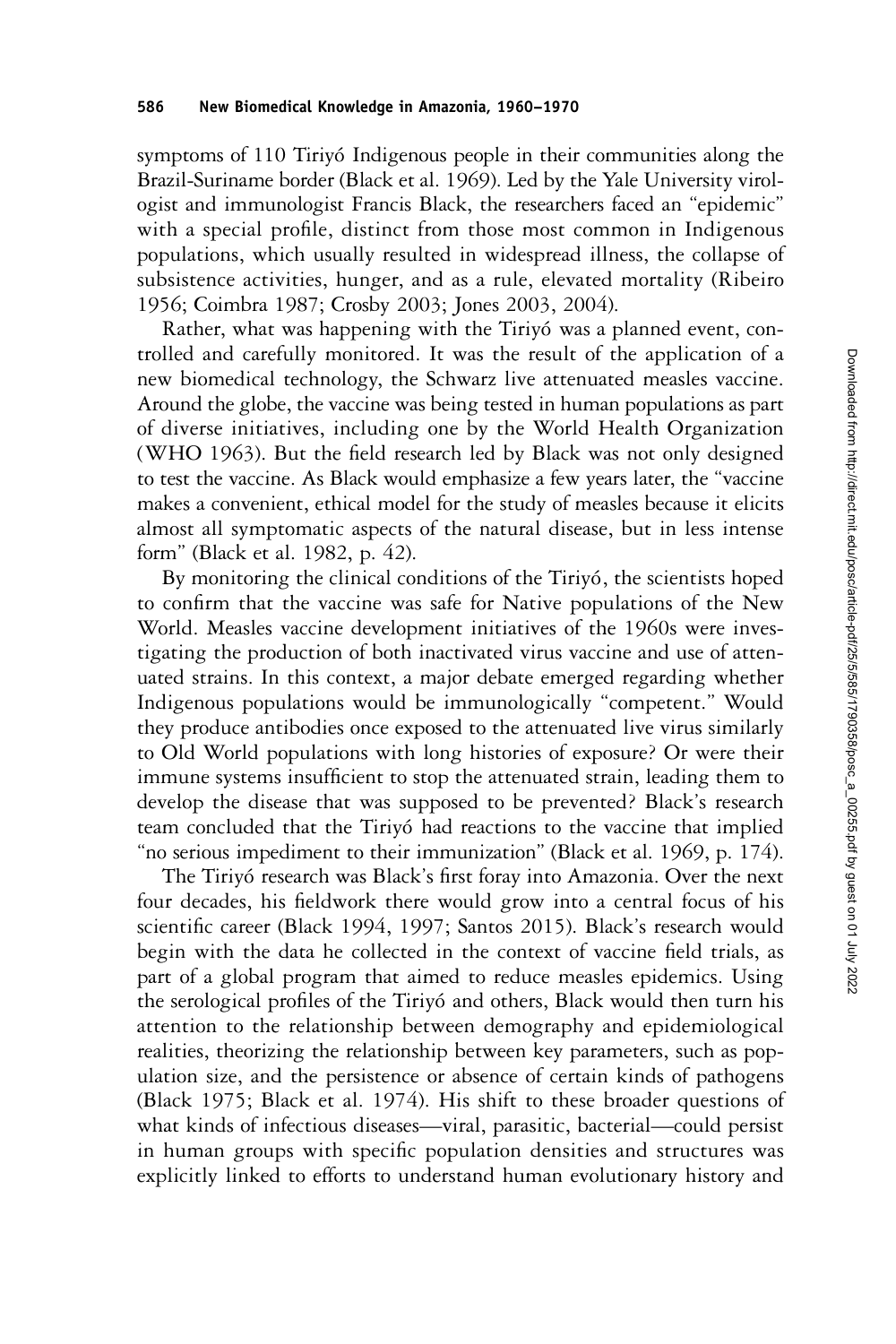the rise of agriculture and "civilization" as related to epidemiological realities in the present. Considering diseases like measles that were virulent, fast-spreading, and short-lived, Black theorized that certain infections could only have been sustained in human populations following the advent of agriculture and the resulting agglomeration of populations of large size and density. It was in this context that, a few years after beginning his studies in the Amazon, Black would write, "contemporary primitive societies perpetuate conditions which existed in ancient peoples" (1975, p. 515).

One of the principal biomedical scientists to work in Amazonia in the second half of the twentieth century, the Yale researcher was part of a generation that turned to study the biology of Indigenous people. They conducted research in the most diverse parts of the world, with a view to developing genetic and epidemiological models applicable to the human species. The mid-twentieth century scientific narratives that emerged from this kind of work positioned Indigenous populations as "portals to the past" (Radin 2013, p. 487). These approaches gained popularity from the 1960s on, especially in the field of human population genetics. Researchers conceived of Indigenous populations as privileged subjects, essential to understand broader processes of human evolution on time scales in the tens of thousands of years (Santos 2002; Lindee and Santos 2012; Radin 2013, 2017; Kowal et al. 2013; Santos et al. 2014; also see Haraway 1989).

However, scientists' epistemological privileging of Native groups not only sought to inform understandings of the past; they were narratives fundamentally concerned with the future (Radin 2013; Kowal et al. 2013). In the context of the escalating Cold War, Indigenous populations were assumed to be unexposed to the growing levels of radiation observed in the West. As such, the study of Indigenous population genetics was seen as potential sources to inform understandings of "natural" levels of mutation and genetic change resulting from technological change (Lindee 2001, 2004; Bangham and de Chadarevian 2014; Santos et al. 2014). According to historian of science Joanna Radin, in the context of research programs such as the International Biological Program (IBP), an important portion of international biological diversity research in the 1960s to 1970s was predicated on the idea that Indigenous "…bodies preserved traces of the deep past, which could have potential value for the survival of humans into the deep future" (Radin 2012, pp. 89–90). Indigenous populations were conceived of as "living closer to, and in balance with, nature" (Radin 2012, p. 70), and as such, they could serve as models both for the past and the future.

Recent scholarship has shown how biomedical researchers in the 1960s and 1970s justified the privileged epistemic position of Indigenous populations as subjects for study by emphasizing specific geographical, cultural,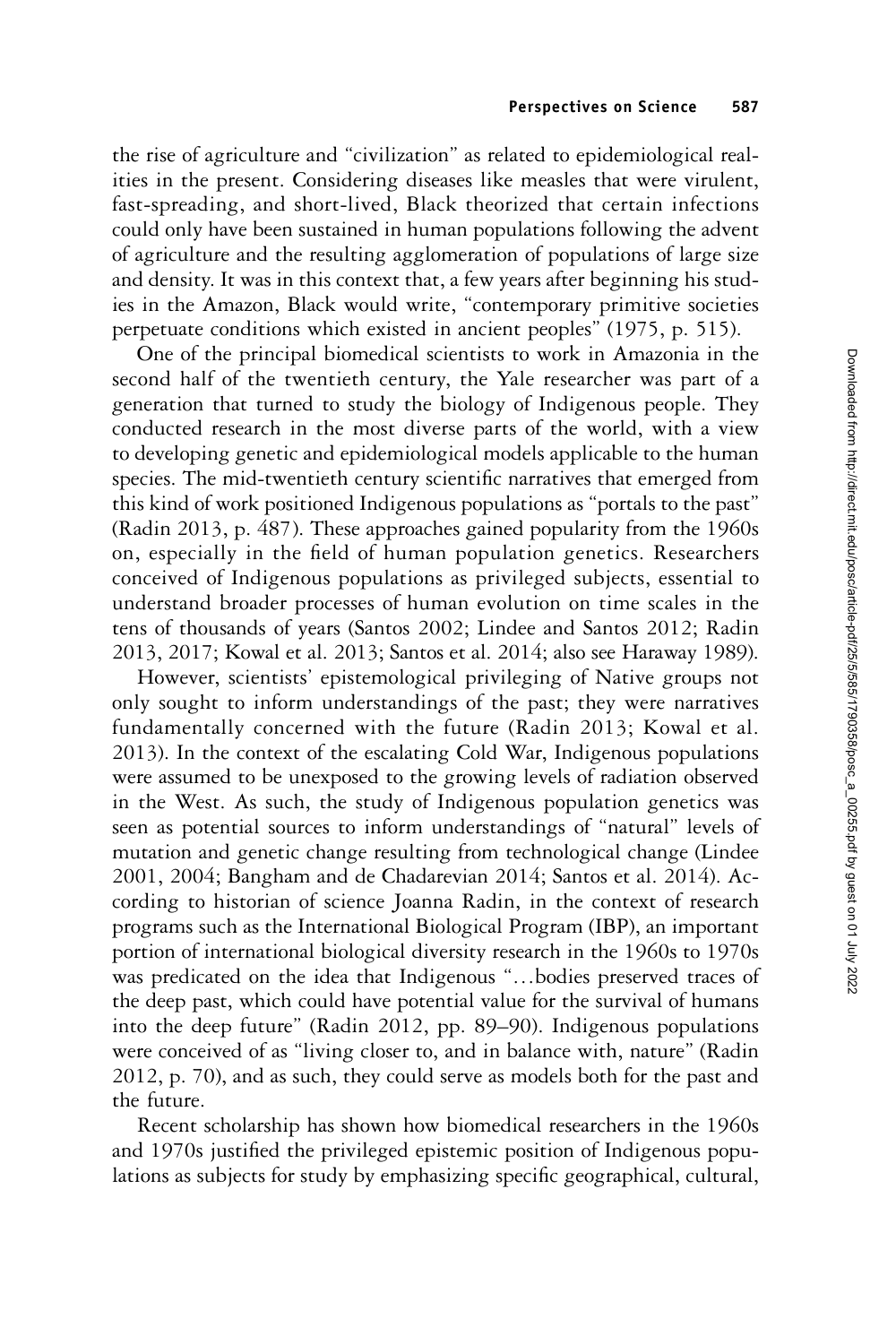and ecological characteristics and providing salient interpretations of human temporality. In this paper we build on this work by inquiring into the potential and problematics that infectious disease posed for scientists' approaches to Indigenous populations of the Amazon. Disease, whether endemic or introduced, epidemic or consistently present at a low-grade level, became an important variable in establishing how useful certain communities could be for scientific investigation. Infectious disease had particular relevance, as scientists understood susceptibility and resistance to be essential determinants of genetic "fitness" and the probability of individuals and communities to propagate their genes. Indigenous communities' status as "Populations of Cognition" hinged on their health profiles and the presence, absence, or prevalence of particular diseases—a key factor that has yet to receive due attention (Suárez-Diaz et al. 2017). Indigenous groups functioned as populations of cognition by allowing scientists to conceptualize or model scientific problems; researchers used Indigenous populations as representational tools to understand large-scale processes at the level of the human species. They projected contemporary observations into the past, ascribing meaning based on various assumptions about the groups they studied in order to understand past, present, and future. Quantifying and interpreting the natural history of infectious disease had substantial implications for the validity of their scientific claims.

In this paper, we address the complex interaction between the presence of infectious disease and scientists' claims about temporality and the representative nature of Indigenous subjects. In the first of two parts, we present an historical contextualization of human biological diversity studies at the beginning of the 1960s. Disease profiles were of great interest to researchers who traveled to Amazonia during this period; predominantly, they sought the most isolated and pristine ("primitive") populations possible as a key to the "deep past" and the "deep future." Focusing on the collaborative work of geneticists James V. Neel of the University of Michigan and Francisco M. Salzano of the Universidade Federal do Rio Grande do Sul, Brazil, we show how this approach required groups perceived as minimally "contaminated" by surrounding national society. On the one hand, researchers were interested in the interface of genetics and disease, especially those diseases understood as predating European colonialism. On the other hand, introduced disease was seen as potentially "polluting" analytical models. Their studies required "purity," in the sense of populations that could be portrayed as being as close as possible to what Neel would call "the conditions of human evolution," unchanged by colonialist expansion and uncontaminated by Old World disease. In the second section, we analyze Black's research in Amazonia. In contrast to other researchers, between 1966 and the mid-1970s, Black and his collaborators focused primarily on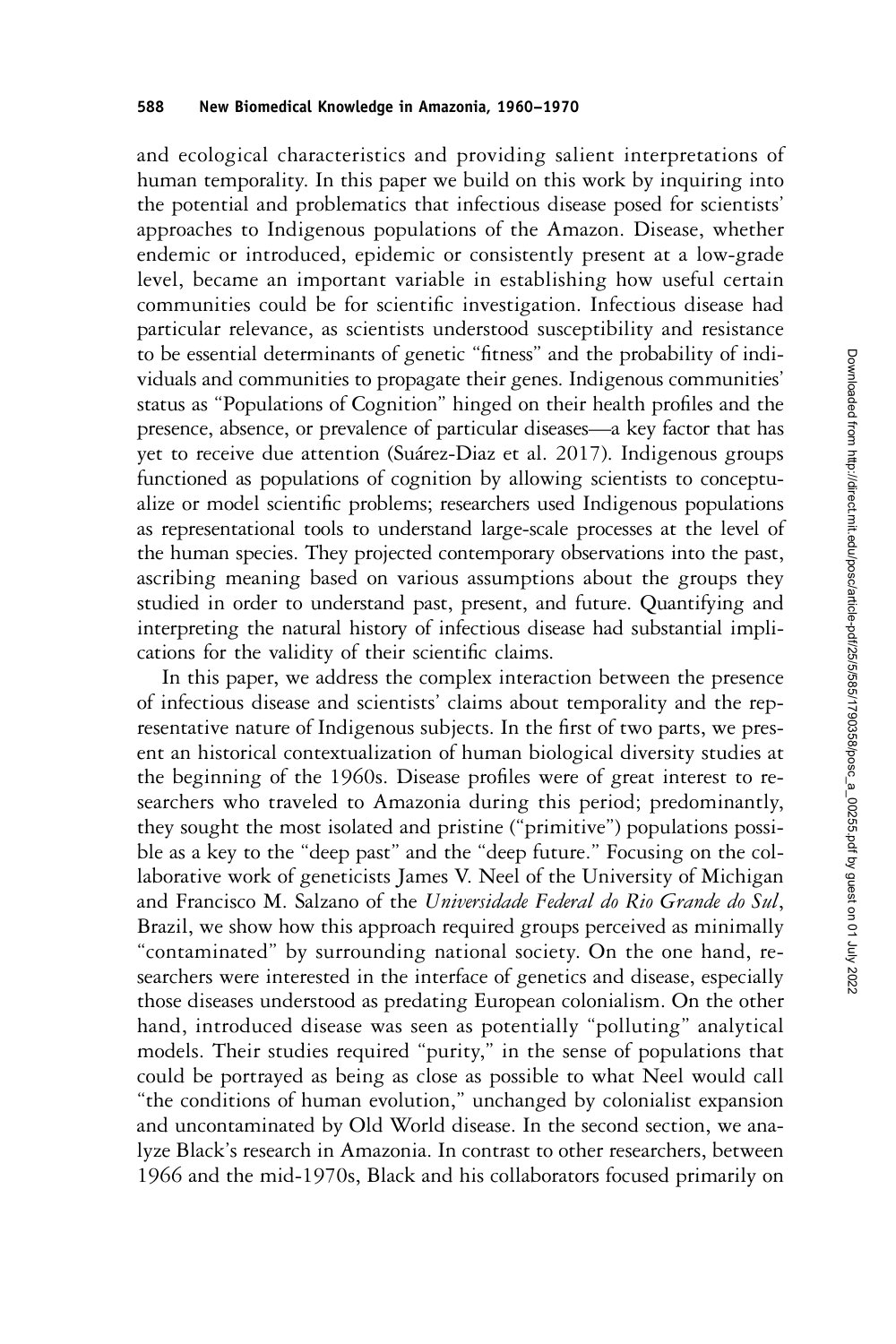introduced diseases.<sup>1</sup> While notions of "the primitive" and the conceptualization of Indigenous communities as "portals to the past" were important guiding axes for Black's research, his approach took a distinct angle from many of his colleagues. We argue that Black's models of human evolutionary history, epidemiology, and demography were also imbricated with the "deep present," in the sense that the occurrence of epidemics related to the expansion of settler colonialism into the Amazon played a key role in his theoretical constructions.

# 2. The Purity of the Deep Past

Beginning in the 1960s, there was a notable expansion of biomedical research on Indigenous populations from the Amazon to Polynesia, the Arctic to Africa (Santos 2002; Reardon 2005; Anderson 2008; Radin 2013, 2017; Kowal et al. 2013). At the core of this interest was the perspective that primeval and pristine, Indigenous groups' biology could illuminate human evolutionary history. In the context of growing concerns about the annihilation of the human species due to emergent technologies – particularly atomic ones – and environmental change, Indigenous peoples' biology offered "lessons" according to James Neel in his well-known Science article "Lessons" from a 'Primitive' People" (Neel 1970; see also Santos et al. 2014). Subtitling his article, "Do recent data concerning South American Indians have relevance to problems of highly civilized communities?" the geneticist answered his own question with a firm "yes" based on his research in Amazonia.

Within the international scientific community, Neel was particularly successful at promoting what he saw as the research potential of Indigenous communities. Working closely with the World Health Organization, his 1962 field collaboration with Brazilian geneticist Francisco M. Salzano and three other scientists became a model for later larger-scale research initiatives (de Chadarevian 2015). The two geneticists began developing the theoretical foundation for their joint research in the late 1950s while Salzano completed Rockefeller Foundation funded post-doctoral training in Neel's laboratory in Ann Arbor. Their first foray into the field took them to the Xavante of Central Brazil (Neel et al. 1964; Neel 1994; Salzano 2000; Dent 2017). This initial research, conceptualized as a pilot project, grew into a sustained collaboration that continued until the middle of the 1970s and

1. It is important to emphasize that our goal in this paper is not to cover the full spectrum of epidemiologic research on infectious disease in Amazonian Indigenous populations carried out in the 1960s–1970s. Black, Neel, and Salzano were certainly among the leading authors on the topic, but there were also a few other researchers working on specific diseases in the region (for overviews, see Salzano 1990; Coimbra and Santos 1992; Coimbra 1995).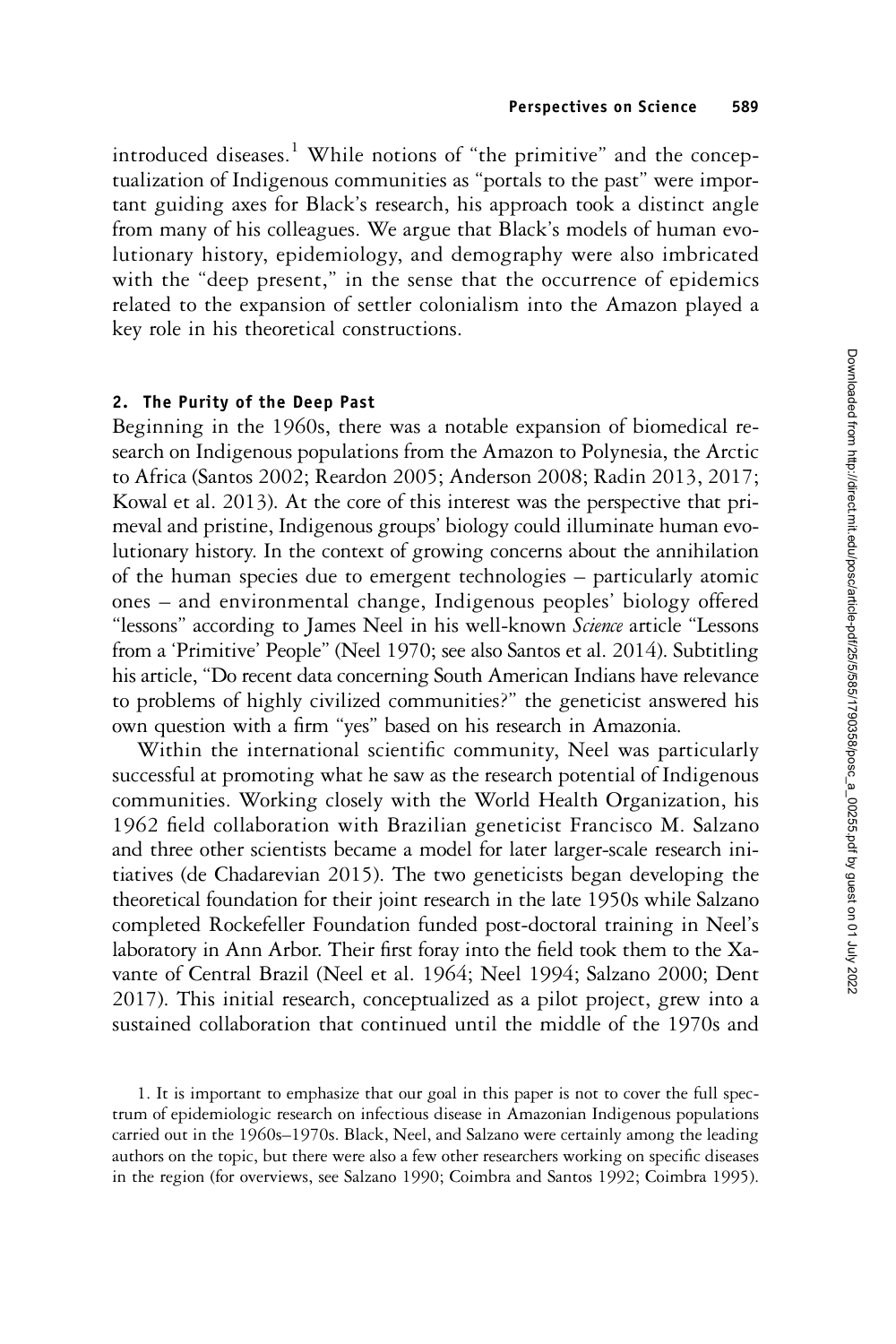included various other populations, particularly the Yanomami along the Brazil-Venezuela border (Neel 1994; Salzano and Callegari-Jacques 1988).

Neel and Salzano's collaboration had implications both at the level of national science in Brazil as well as in high profile, international research initiatives. Salzano was one of a number of young Brazilian geneticists to complete fellowships in the United States in the late 1950s and early 1960s, just as human genetics emerged as a field in Brazil (Souza and Santos 2014). Beyond genetic analyses of the general formation of the Brazilian population, studies on biological diversity of Indigenous populations, particularly those located in Amazonia, became one of the pillars of the newly institutionalized field in Brazil (Salzano 1991, 2000; Souza and Santos 2014; Dent and Santos 2016). The focus on "primitive" people likewise became a prominent, widely disseminated approach to the study of human diversity. The study of Indigenous groups was institutionalized as a methodology for the study of human evolutionary history in the worldwide research initiative known as the "Human Adaptability" arm of the International Biological Program (HA-IBP) (Santos 2002; Lindee and Santos 2012; Little 2012; Radin 2013).

The Amazonian research of Neel, Salzano, and their collaborators resulted in the publication of dozens of papers, which, with varying levels of impact, addressed questions linked to the occurrence of disease (for a general vision, see Neel 1994; Salzano and Callegari-Jacques 1988). Their general approach to the analysis of infectious disease was already apparent in their earliest work at the beginning of the 1960s.

As previous scholarship has shown, Neel and Salzano vigorously promoted the notion that the "American Indian" posed particular "genetic and para-genetic questions" (Neel and Salzano 1964, p. 85; see also Santos 2002; Radin 2013). "Pre-eminent" among "surviving primitive groups," they wrote, American Indians "present an unusual and fast disappearing opportunity to study the selective forces which shaped modern man" (Neel and Salzano 1964, p. 91). Focusing on the scientific potential of groups that were thought to descend from a single founding population that initially settled the American continent "some 30,000 years ago" (Neel and Salzano 1964, p. 85), the scientists thought they would be able to illuminate the forces of selection that had been at play for "the majority of human evolution" which "occurred under conditions far more comparable to those to be observed in the surviving primitive groups of the world than in today's major culture-complexes" (Neel and Salzano 1964, p. 91).

From the perspective of the geneticists, the "genetic problems posed by the descendants of these migrants" included three principal sets of questions: (1) "what is the degree of genetic divergence which has arisen between the various tribal subdivisions of the descendants of the one or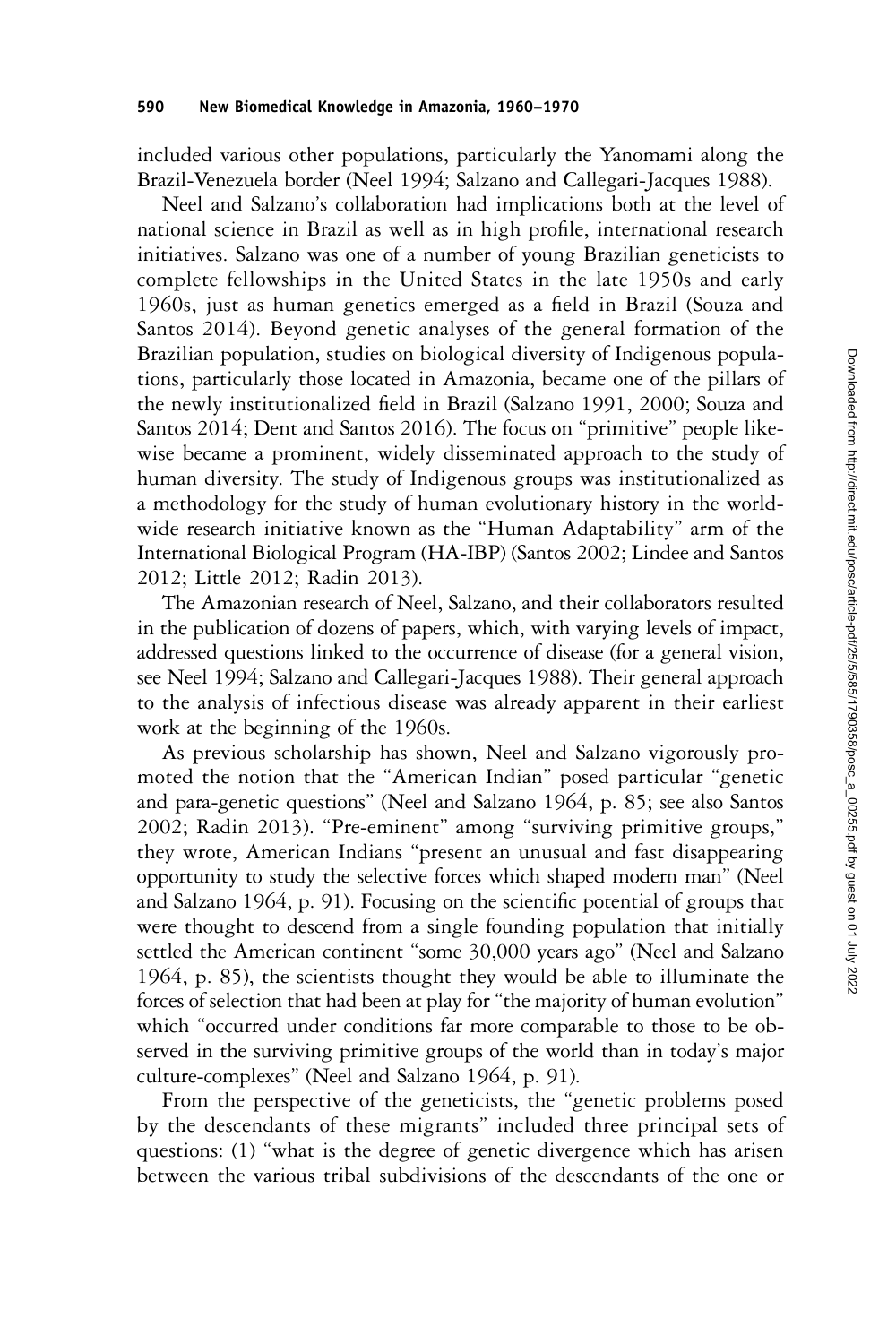more founding stocks?"; (2) "For such of these groups as still persist in an essentially pre-Columbian state, to what extent can we identify the significant biological parameters, parameters which we may presume to have obtained over the majority of human evolution?"; and (3) "What new disease patterns will emerge as these primitive groups make the transition from a near-Stone Age to an Atomic Age existence?" (Neel and Salzano 1964, p. 85).

In their early work together, the geneticists focused on the second question: their primary objective was to illuminate the mechanisms—both biological and social—underlying the production of genetic variability in human populations (Neel and Salzano 1967, p. 555). In order to do this, they proposed the collection of a wide range of biological, anthropological, and demographic data. This included morphological and descriptive genetic data; "data on those aspects of the cultural pattern with biological implications"; "data on population structure, the term including birth and death rates… age distribution, inbreeding, migration…"; and "data on psychological pressures, with particular reference to the relation they bear to survival and reproduction" (Neel and Salzano 1964, p. 91). The study of disease was a component, not for its own sake, but for its potential to inform the relationship between evolutionary pressure and genetic variability. This included investigations into infectious and parasitic diseases and nutrition status, which the geneticists saw as selective pressures, but excluded attention to non-infectious diseases such as cancer or diabetes, unless readily observable in physical exams. Neel and Salzano described as much, advocating the collection of, "Data on biological pressures, the term including exposure to agents of diseases and the manner of acquisition of immunity as well as an evaluation of elements in the diet which when deficient or in excess are disease producing" (Neel and Salzano 1964, p. 91).

At the same time that the researchers emphasized disease as a relevant element, under certain conditions disease histories and prevalence created difficulties for the geneticists' analytic models. Reporting on their 1962 pilot study of one Xavante village, Neel, Salzano, and colleagues wrote that "attempts to depict the disease profiles of such groups as the Xavante" were necessary both for their "contribution towards defining the disease pressures under which primitive man evolved," and for diverse goals in human population genetics, including characterization of the role of genetic polymorphisms in determining disease resistance (Neel et al. 1964, p. 117). Due to the "biological pressures" exerted by disease, the researchers were particularly interested in pre-contact infectious diseases—those that had been endemic prior to the arrival of Europeans—and what these diseases could elucidate about the (genetic) "manner of acquisition of immunity" (Neel and Salzano 1964, p. 91).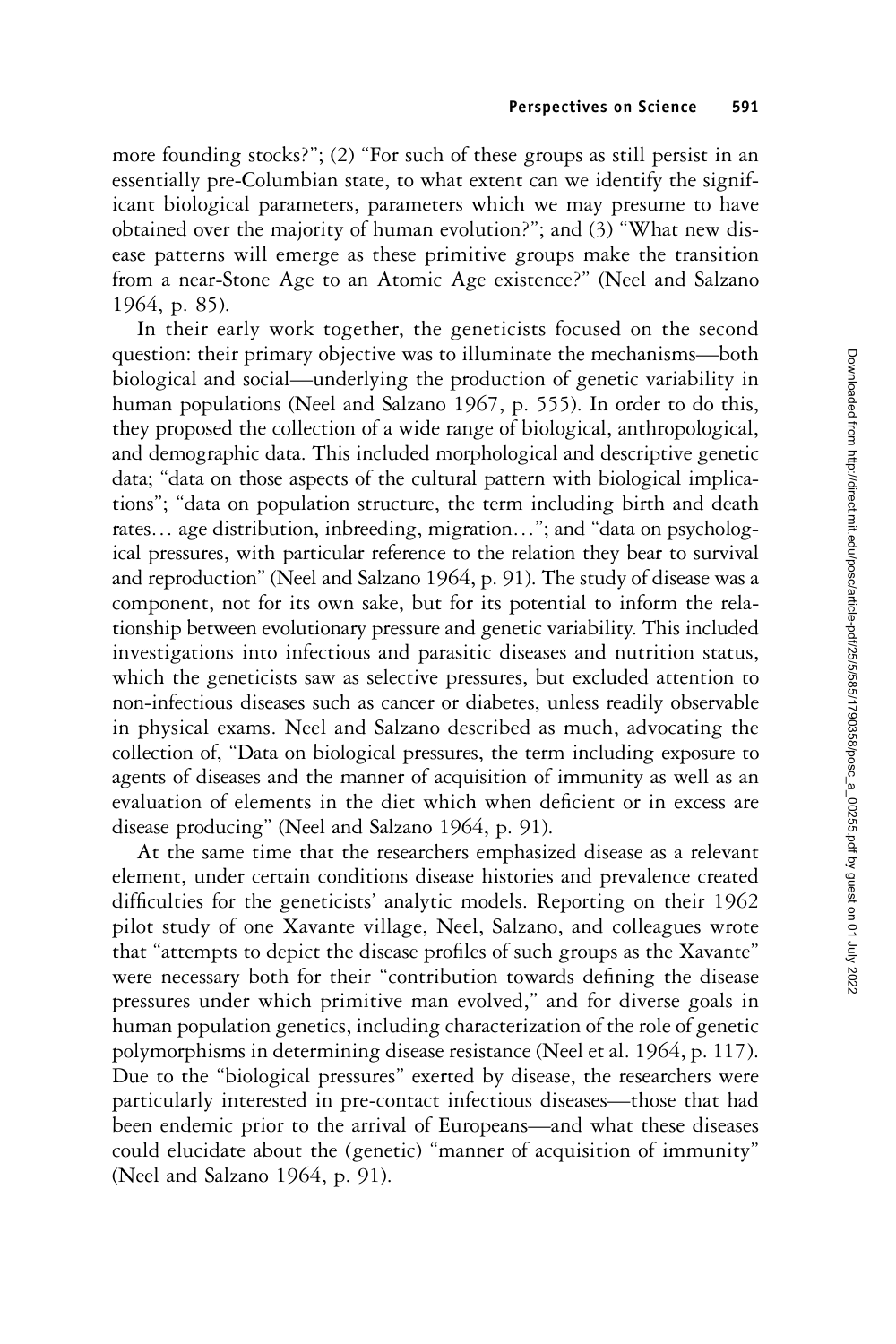However, non-endemic epidemic diseases could potentially destabilize the factors that made Indigenous populations of such interest by undermining the possibility of their population structures "persist[ing] essentially in a pre-Columbian state" (Neel and Salzano 1964, p. 85). The geneticists freely admitted these limitations in their earliest publications. Discussing their 1962 pilot study, they wrote that the observed high rates of antibodies to diseases like measles and pertussis "could be evidence for serious epidemics among the inhabitants of this village in the recent past. If so, this casts serious doubt on the validity of our demographic data as a representation of the primitive state" (Neel et al. 1964, p. 128). In other words, if the observed groups had a history of recent epidemics of Old World diseases, this would contaminate the data, undermining the epistemological system that posited Indigenous groups in the present as a window into the past. Yet they persisted in their optimism that the Xavante and other Indigenous groups could and would inform understandings of human evolution, citing the need for more and more extensive studies.

From the perspective of the geneticists the occurrence of disease was a constitutive and unequivocal part of human biological experience, a fundamental context for evolutionary processes over millions of years (Neel 1994; Neel and Salzano 1964). In selecting "primitive groups" to study, the key issue was not the absence of disease; the geneticists recognized this as an impossibility. Rather they looked for subject populations "persisting in a relatively 'unspoiled' form whose economy was based on hunting, gathering, and incipient agriculture" (Neel and Salzano 1964, p. 91). In large part, to be "unspoiled" meant to have avoided interaction with encroaching settler society and the devastating concomitant changes in economic, demographic, and epidemiological status.

In their 1964 "Prospectus for Genetic Studies of the American Indian," Neel and Salzano included a list of "some surviving primitive groups in the Americas" that could be studied according to their research agenda. They included those populations they believed to be most "unspoiled." Less than believing that Indigenous populations were in fact isolated and pristine, scientists like Neel and Salzano recognized that, with more or less intensity, the variables that they were recording could have already been influenced by the historical, demographic, and socio-political context these groups had been plunged into through interaction with non-Indigenous people.<sup>2</sup> However,

2. It is worthwhile to highlight that the researchers were involved in diverse initiatives, some of which were sponsored by multilateral agencies like the Pan American Health Organization and the World Health Organization and sought to influence initiatives and policies of health care for Indigenous peoples in the Americas (WHO 1964; Neel 1968, 1974; Radin 2014). On the involvement of Black with indigenous right issues, see Santos 2015.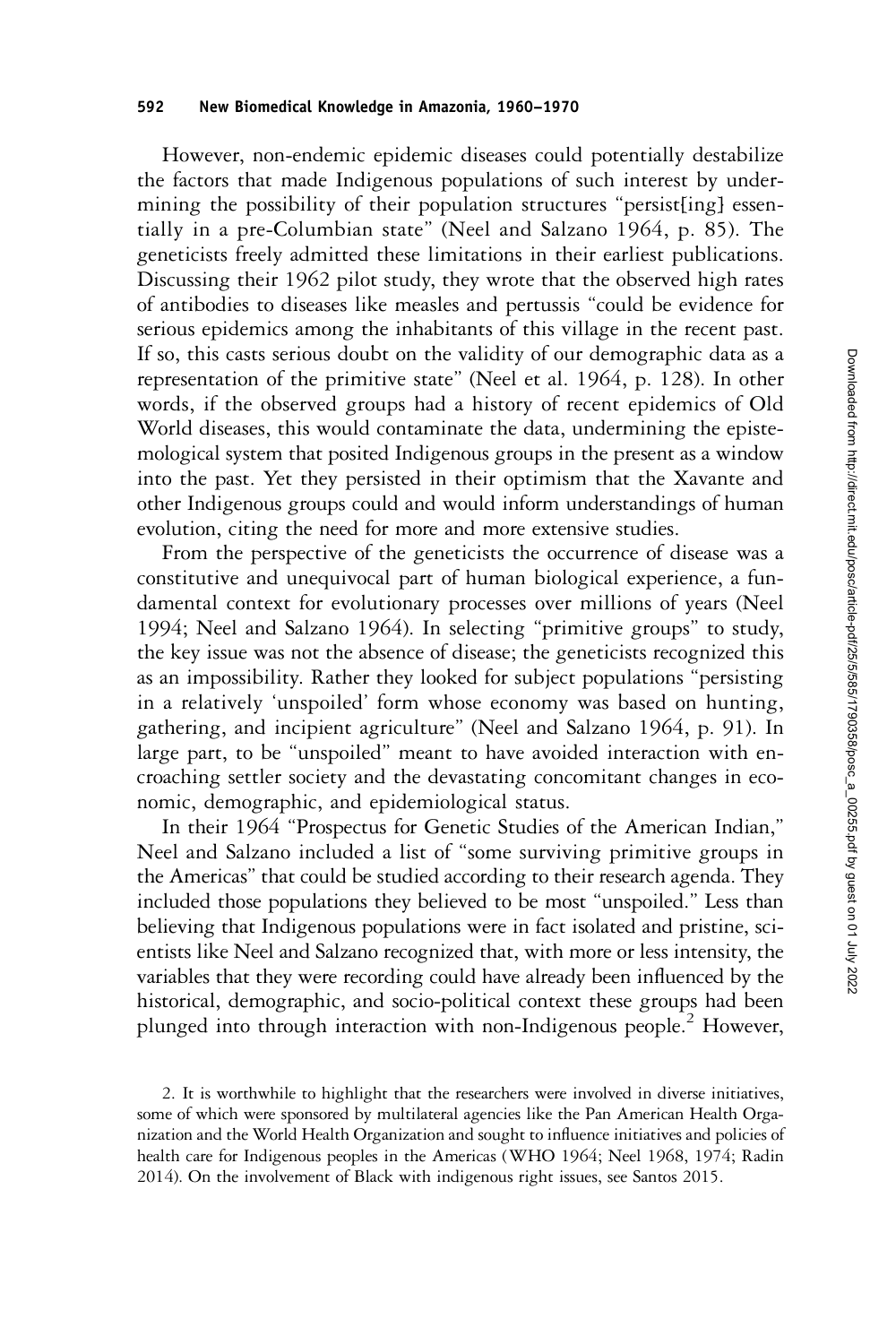Salzano and Neel's methodology of Indigenous-population-as-time-portal drew its authority in part from the absence of introduced disease, which allowed them to draw links to a pre-Columbian past. Documenting and promoting the "excellent physical condition" of groups like the Xavante, Yanomami, and Makiritare (Neel 1970, p. 818) allowed the scientists to make truth claims about the representative nature of the groups they studied and the insight their methodology could offer for knowledge of the deep past.<sup>3</sup>

### 3. The Contamination of the Deep Present

Neel and Salzano, whose research program situated disease as a coadjuvant agent for their primary interest in human genetic change, spent years considering collaborative fieldwork and months planning the details of their first joint expedition to Amazonia in 1962. In contrast, Francis Black's first trip to Brazil was abrupt and unexpected. It was prompted by a telegram he received in 1966 from Jack Woodall, a researcher at the Rockefeller branch laboratory in Belém, in the state of Pará (Black 1997, p. 37). From the beginning of his work in the Amazon, Black's interests were distinctly ordered from those of the geneticists: infectious diseases were the variables to be explained, with genetics, among other factors, occupying a potentially explanatory role.

Woodall had participated in an expedition to the Tiriyó, in the north of Amazonia, and the analysis of the collected blood samples indicated that, in general, the population had not been exposed to measles (Black 1997, p. 37). Having spent time at Yale, Woodall was up to date on Black's research on the immunology of measles exposure and responses to measles vaccination in other areas of the world. In just a few weeks after receiving the invitation, Black prepared for what would be his first trip to Amazonia with the goal of testing "measles vaccine reactions in a virgin [soil] population" (Black et al. 1969). $<sup>4</sup>$ </sup>

3. As Santos, Lindee, and Souza have argued, Neel's drive to find the most remote, most "primitive" groups would take him to the Yanomami on the northern side of the Brazil-Venezuela border (2014). He would describe his research there saying "One of the unsought distinctions of my studies was to be among the Yanomama during a measles epidemic, very possibly their first ever" (Neel 1989, p. 817; see also Neel et al. 1970). Neel's observations would lead him to reject the hypothesis that Indigenous Americans were "innately susceptible," blaming the epidemiological profile of the "'virgin-soil' village" rather than "individual biology" (1989, p. 818), a perspective that contrasted to the virologist Black. Neel's work with Yanomami communities in Venezuela and Brazil and his close collaboration with anthropologist Napolean Chagnon would later be subject to intense debate following the publication of the hotly contested journalistic exposé, Darkness in El Dorado (Borofsky et al. 2005).

4. Black and colleagues emphasized that the research would be the first performed with Indigenous populations of the American continent understood as "virgin soil populations." Based on immunological assays that identified the presence or absence of antibodies, these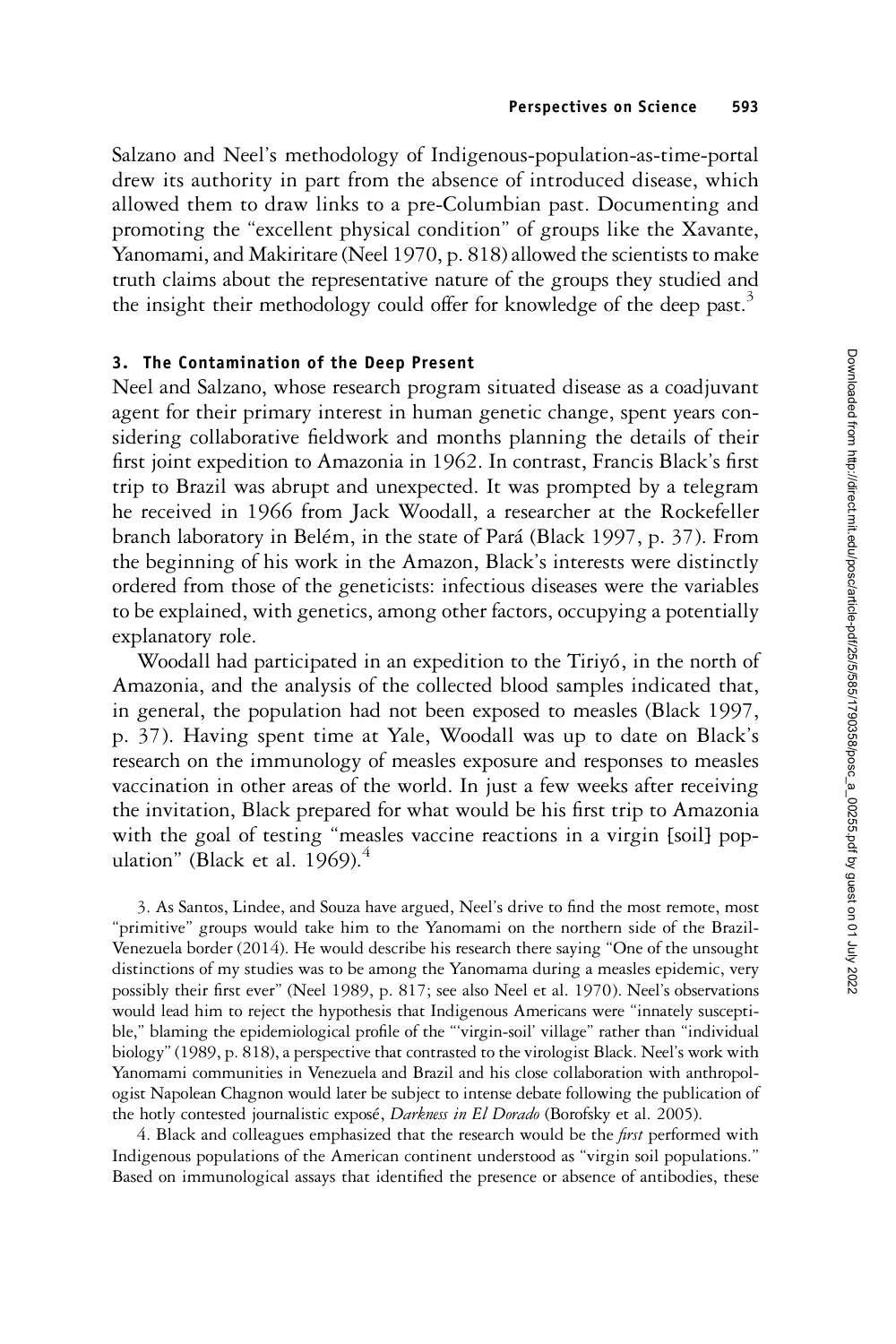In the 1960s, Black played an important role in the studies that led to the first measles vaccines (Black 1997; Santos 2015). Already at Yale in the second half of the 1950s, he drew on his training in chemistry and virology to develop epidemiologic studies of immunological markers in order to estimate the scope and periodicity of epidemics. From this early portion of his career, which primarily focused on field research in the United States (Black 1959, 1997), Black increasingly turned his attention to the rest of the world. In 1963 he participated in a WHO-hosted meeting of measles vaccine specialists (WHO 1963), and in the context of the development and tests of the first measles vaccines he shifted more definitively to international research (Black and Rosen 1962; Black and Gudnadóttir 1966; Niederman et al. 1967).

In tests of the vaccine, it was common to try to find a population that, at least in recent decades, had not suffered measles epidemics as shown through the absence of antibody titers against the virus. In the early 1960s, scientists were testing diverse strains of vaccines, some based on inactivated virus (i.e., dead virus), and others based on live attenuated virus (i.e., virus that had been repeatedly cultured in specific media in the laboratory in order to reduce its virulence). After a long series of laboratory studies, developers needed to test the safety of a vaccine in human subjects to ensure it provoked the lowest possible clinical reaction while simultaneously conferring a high level of immunity.

Beyond simply focusing on baseline clinical and immunological responses of vaccinated individuals, Black was interested in the relationship of these baselines to the demographic, epidemiological, and genetic profiles of human populations (Black and Gudnadóttir 1966). As a disease that conferred life-long immunity, Black reasoned that measles could only have developed recently in human history, possibly in the last ten thousand years, when large populations on the order of thousands of people began to form. This demographic profile accompanied the emergence of agriculture in a number of regions around the world, in particular the "great valley civilizations." Why was the evolution of the virus dependent on the formation of such large groups of people? The argument was that these conditions would allow for the continuous circulation of the virus, with new infections occurring due to the consistently renewing pool of unexposed individuals, especially children. Thus, Black reasoned, beyond simply being a recent

populations were characterized as having no evidence of measles. The three prior studies performed on Indigenous people in Panama and with Inuit groups in Alaska and Canada had involved groups that "had been exposed to measles in the past" (Black et al. 1969, p. 169). For a critical perspective on the concept of "virgin soil populations" see Jones 2003, 2004.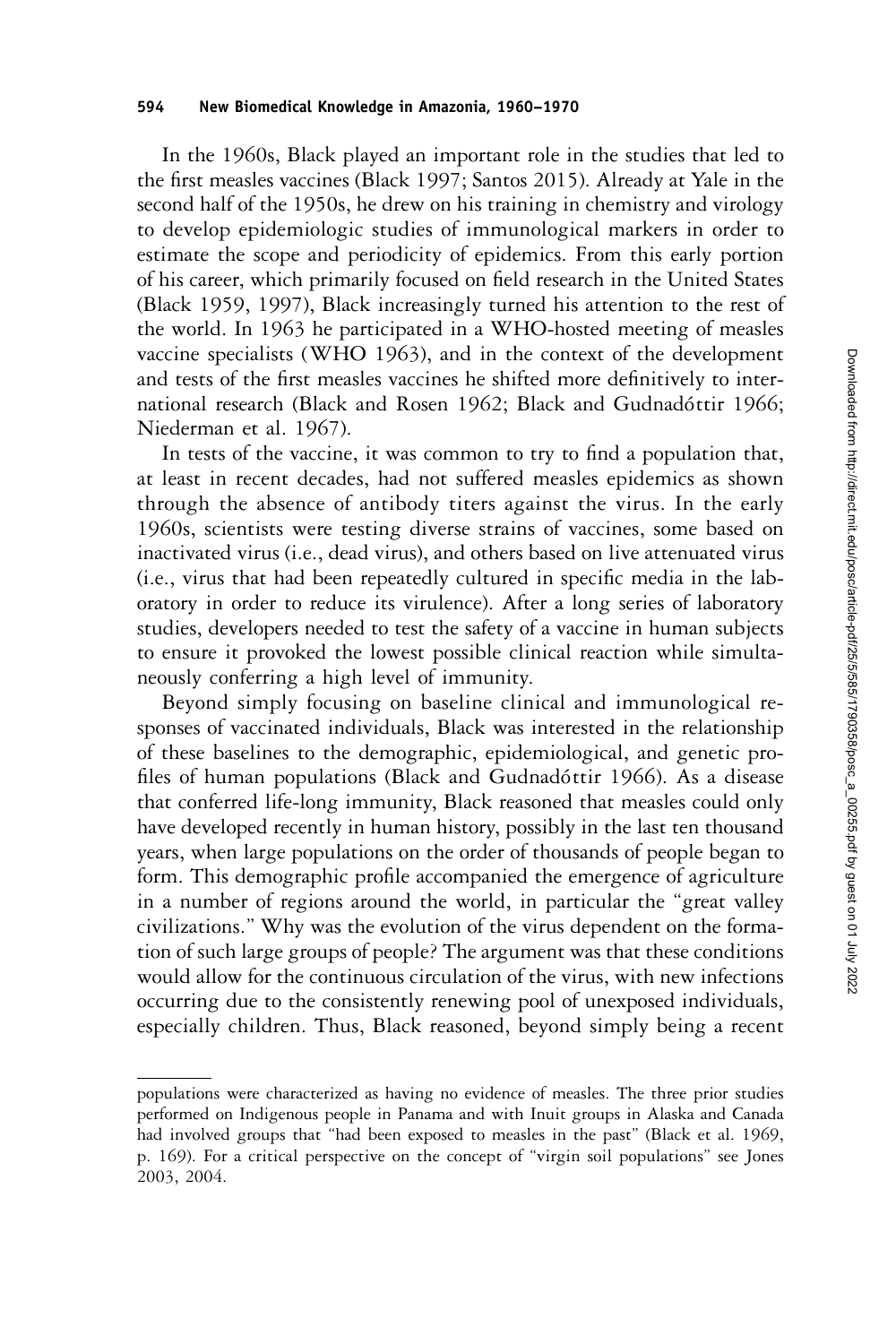addition to human history, there would be populations in the world that had never had contact with the infection. This would be the case, for example, for some communities of Indigenous peoples of the Americas, whose ancestors would have arrived on the American continent thousands of years before the infection established itself as a disease of human populations. Those groups with extremely limited contact with settler society, Black imagined, could have avoided contamination.

In the vaccine field trials, which were focused on "vaccine safety, efficacy and applicability" (WHO 1963, p. 5), Black saw an opportunity to inquire into his theoretical formulations on the natural history of measles. His ideas were strictly associated with specific applications, such as the debates regarding the appropriateness of applying a vaccine developed with live virus in a human population that had never before been exposed to this pathogen. In this context of the strict interface of the theoretical and the practical, Black began to conduct studies that conceptualized the "live vaccine as a model for measles" (Black et al. 1971).

According to this line of thinking, one of the most important aspects was to locate populations that, due to their history of isolation, had not been exposed to epidemics of measles, or if exposed, then only in the distant past such that individuals no longer showed immunity in the form of antibodies to the virus. One of the first studies by Black on what he called "populations at special risk" was based on samples from Tahiti, in Polynesia (Black and Rosen 1962). The scientist also conducted research in Iceland, testing various different kinds of measles vaccines in field trials. It was not a coincidence that these studies were conducted on islands, in so-called "insular populations" (Black 1966), since they were perceived to guarantee these populations' high level of isolation.

Likewise, the study of Indigenous populations in the Americas was of particular interest to Black, since scientists generally accepted the hypothesis that measles had been introduced in the region with the arrival of Europeans at the end of the fifteenth century (Black et al. 1982). Over centuries of European expansionism, the majority of American Indigenous populations had already been exposed. Nonetheless, the most remote regions only recently subject to colonization as of the 1960s, still had relatively isolated Indigenous groups. It was for this reason that Black imagined he could find "virgin soil populations" in the Amazon (Black 1975; Black et al. 1982). From the perspective of the scientist, certain Indigenous communities could be seen as "insular populations," isolated not by oceans, but by vast tropical forests:

Isolation by wide stretches of water has never been typical of the majority of mankind, and failure of certain diseases to persist in the islands had not been seen as relevant to the condition of the human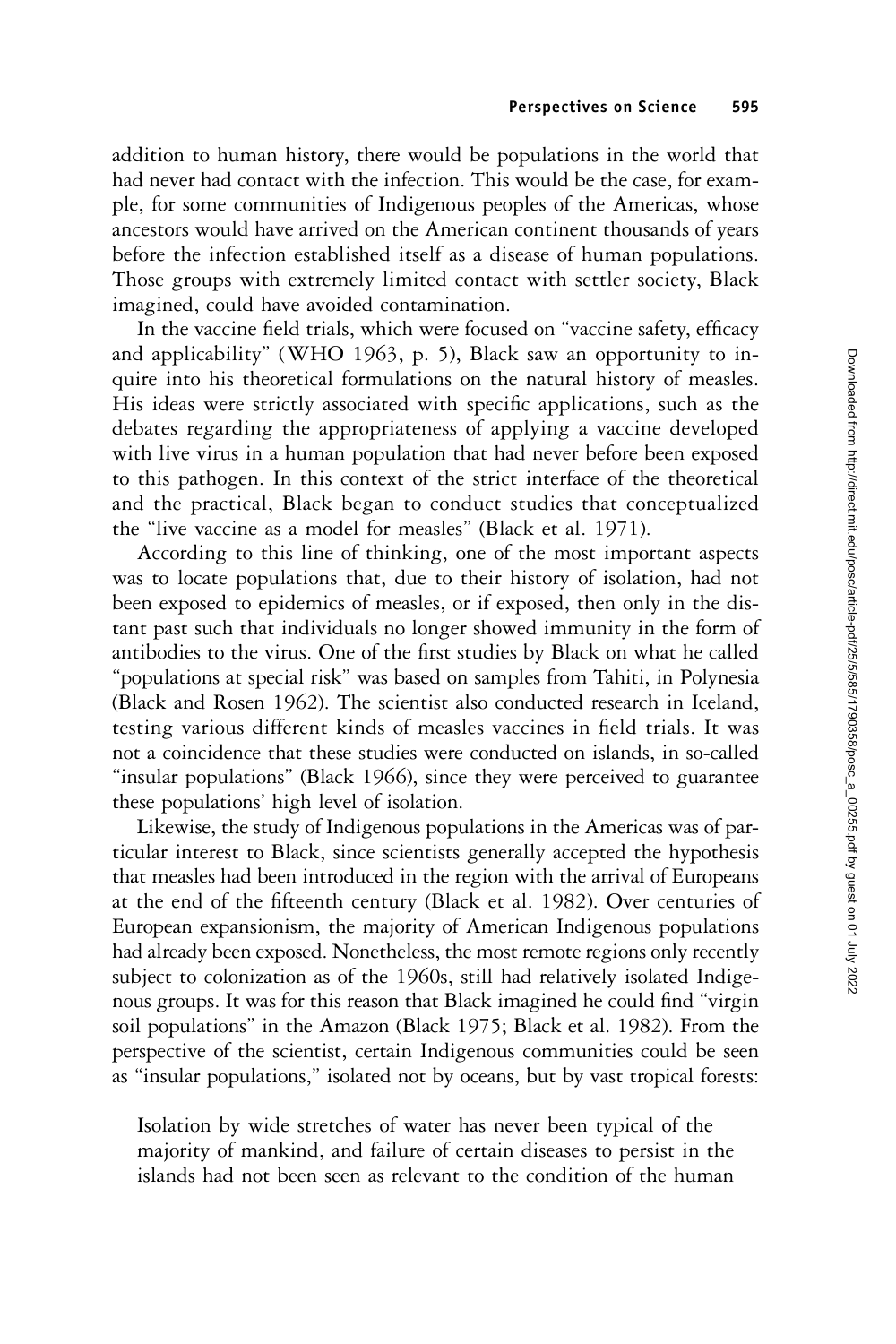race in general. In fact, the isolation of primitive mainland groups from one another may be as profound as the isolation of island populations… (Black 1975, p. 516)

Even if the initial motivation was to investigate reactions to the measles vaccine in Indigenous Amazonian populations, Black expanded the spectrum of his research agenda almost immediately (Black et al. 1982). As development projects and the growing occupation of Amazonia by non-Indigenous Brazilians resulted in Indigenous groups' violent exposure to the frontier (Coimbra 1987; Hemming 1987; Carneiro da Cunha 1992; Ramos 1998), it became increasingly difficult to locate populations unexposed to epidemic infectious disease, including measles.<sup>5</sup> It was in this context that, increasingly, the scientist's attention turned away from specific infections and towards modeling the relationship between demography and the persistence of infectious disease (Black 1975; Black et al. 1974).

Black had already laid the empirical foundation for this broadening of his research focus in the original study with the Tiriyó (Black et al. 1970). The approach drew on a theoretical orientation that Black had articulated in the mid-1960s regarding the role of demographic factors such as population size and density in determining whether infectious disease could be endemic (Black 1966). Specifically, after the first study in the Amazon, Black and his team performed immunological tests not only for resistance to the measles virus, but also, "the prevalence and distribution of antibodies against 38 different viruses," including influenza, mumps, rubella, and poliomyelitis (Black et al. 1970). Even though in principle they were studying a narrowly circumscribed case, the authors offered the justification that their broad approach would inform questions relevant to human evolution.

Based on the approximately 180 Tiriyó samples collected and analyzed in 1966, Black and his collaborators did not arrive at theoretical

5. Black et al. (1982) reviewed studies that they had conducted on reactions to measles vaccines in Amazonia as well as studies conducted by other researchers such as Roberto Baruzzi, João Paulo Vieira-Filho, and James Neel. They concluded that there were differences in immunological responses between Indigenous and Caucasian groups: "Considerable individual variation in reaction to vaccine virus was observed even within these [Amazonian] populations, but the average reaction in the Indian involved more fever and, for the same fever, lower antibody response than the same vaccine in Caucasians" (1982, p. 42). For Black, the reason for the observed differences were not clear, and could possibly be related to genetic factors or due to nutritional conditions that impaired immunological responses. In the following years, the scientist would increasingly argue in favor of genetic determinants of immunological response (Black 1992, 1994) in contrast to Neel and Salzano's interpretations (see footnote 3, also Santos 2015).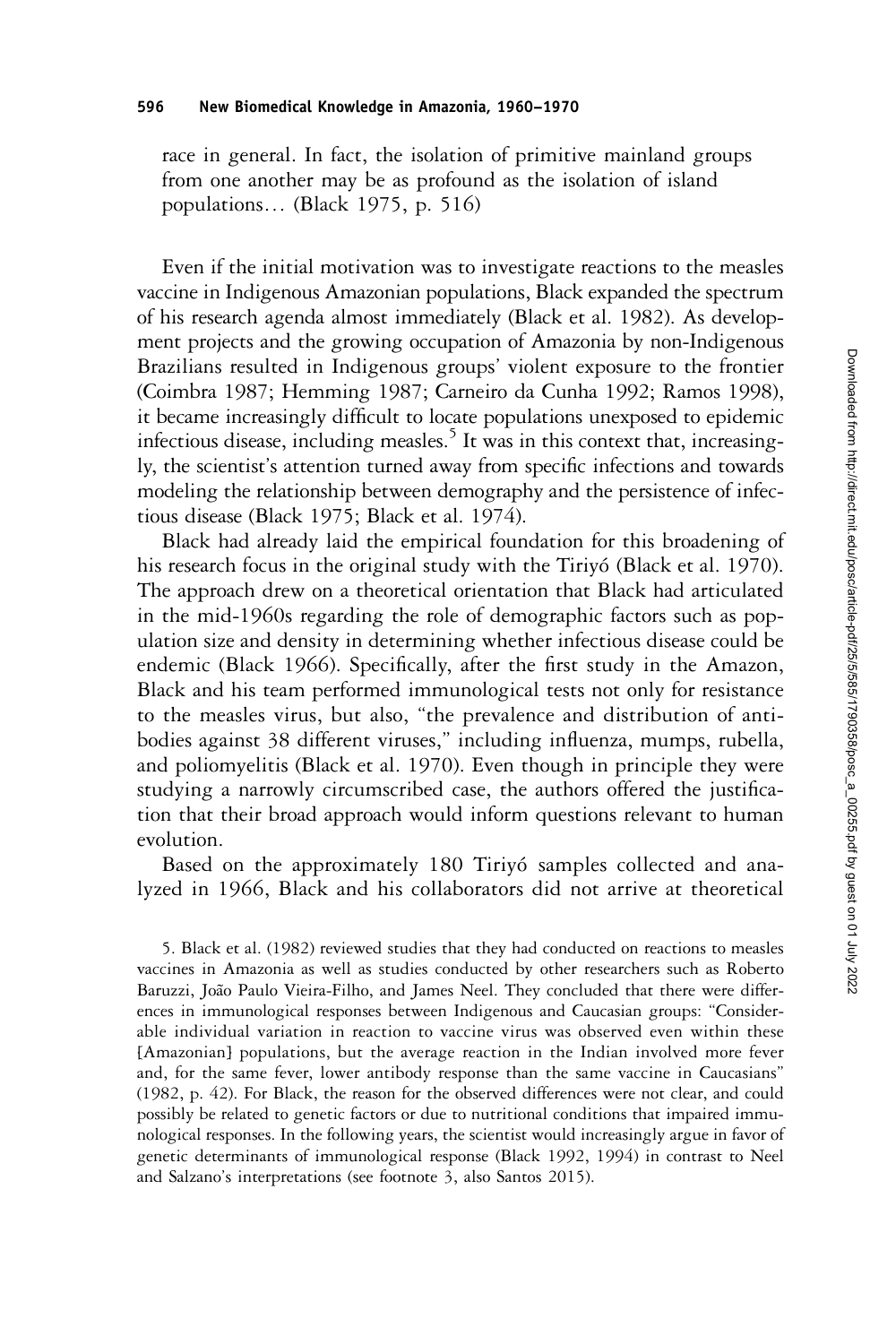generalizations regarding human evolutionary history. Rather, they began a longer process, affirming that:

The present serum collection offered an opportunity to identify some of the viruses which could perpetuate themselves under these conditions and, hence, might be implicated as possible ecological elements in the development of the human species. (Black et al. 1970, p. 430)

By the mid-1970s, the accumulation of a decade of data from diverse field research, primarily in the state of Pará, allowed Black and collaborators to publish a more comprehensive, comparative study titled "Evidence for Persistence of Infectious Agents in Isolated Human Populations" (Black et al. 1974; see also Black et al. 1971). In addition to analyzing a vast array of viruses, the scientists broadened the gamut of infectious agents, including tuberculosis, malaria, tetanus, and filariasis. According to the authors,

The purpose of this study is to determine which of our modern disease agents are able to persist in small, isolated communities… They offer a further advantage in the reconstruction of man's heritage of disease, in that they are still hunters and gatherers, as were all men through most of their evolutionary history. (Black et al. 1974)

In essence, the scientists developed the argument that under the demographic conditions of small, isolated populations, parasitic infections would persist as would long-term, contagious viral infections. Other kinds of infection, especially those that spread rapidly and provoked strong immunological reactions that conferred lifelong immunity would not persist due to the small pool of potential carriers. Seropositivity (antibody titers) by age constituted a principal point of analysis, indicating whether or not infections had occurred recently based on whether they were concentrated in specific age groups. If only one part of a population showed seropositivity, (the eldest, for example), it indicated the absence of continuous transmission, potentially the result of a period of contagion years or decades earlier.

It was based on this kind of evidence that the scientists argued that the herpes and hepatitis B viruses were endemic in the Indigenous populations analyzed, "maintain[ing] a very stable relation with their host populations" (Black et al. 1974, p. 230). This occurred because these "disease agents spread very effectively in these closely knit communities" (Black et al. 1974, p. 248). On the other hand, there were infectious agents such as those that caused measles, rubella, and influenza, which were characterized by "unstable relations… appearing only when introduced from the outside" (Black et al. 1974, p. 230). These diseases had to be introduced from areas of much greater human density, where the population was large enough to sustain continuous infection.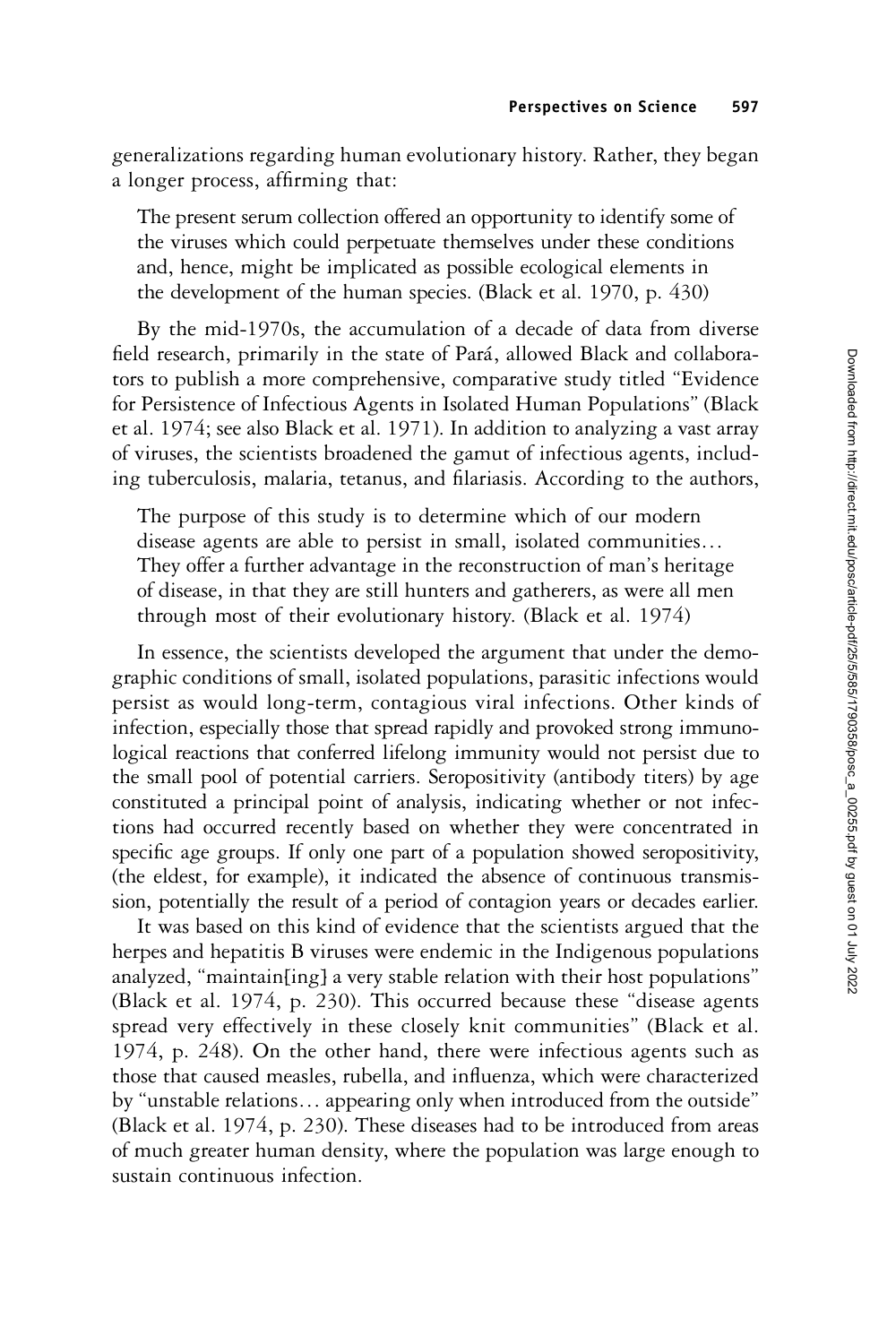The analytic scope of Black et al.'s 1974 paper went beyond characterizing the serological profile of a group of Amazonian communities. Detailing the findings according to "epidemiologic patterns", the authors generalized about the relationship between origins and dispersion patterns of infectious diseases on a broader scale. This is clear in their comments on smallpox: "the absence of any evidence of smallpox… may mean that the virus evolved since the dispersal of these people from the Old World centers…" (Black et al. 1974, p. 246). They also suggested that malaria and tuberculosis were not endemic to the New World, but rather were introduced with the arrival of Europeans.

In 1975, approximately a decade after his first fieldwork with the Tiriyó, Black published an article in *Science* that would come to be one of his bestknown works. Black offered two general conjectures. First, he related the importance of infectious disease to the evolutionary history of the human species, writing, "Infectious diseases have exerted some of the strongest of the pressures that shaped the development of modern man" (Black 1975, p. 515). Black emphasized the notion that Indigenous populations could serve as "models" in the understanding of processes related to epidemiology and human evolutionary history. In "Infectious Diseases in Primitive Societies" Black presented the data from his Amazonian studies (Figure 1), complemented by those of other authors, including Neel and



Figure 1. "Sketch map of northern South America indicating the locations of the tribes referred to in the article" (Source: Black 1975, p. 516).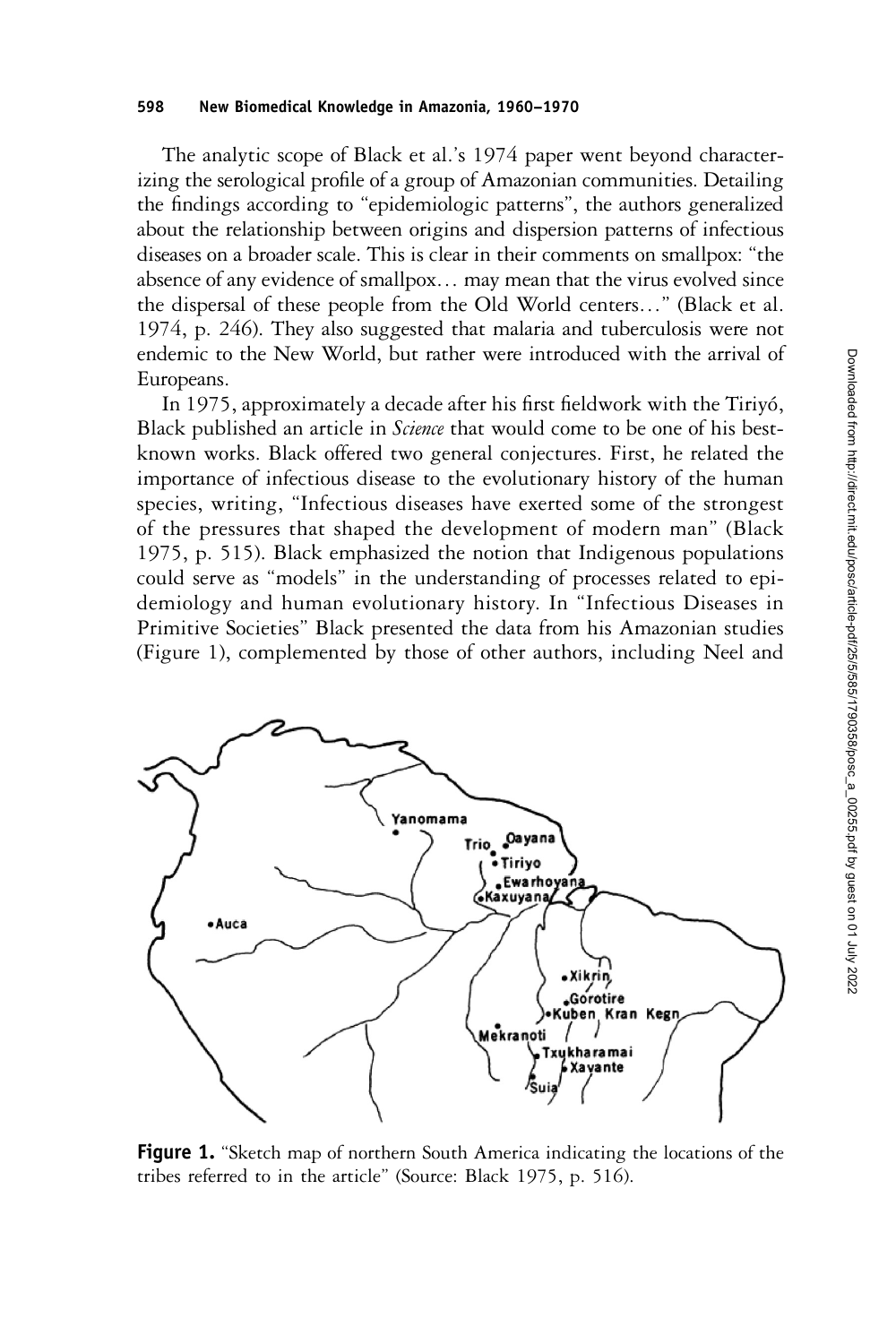Salzano, who had published seroepidemiological studies based on Amazonian samples.<sup>6</sup>

The 1975 Science article makes clear the extent to which potentially epidemic disease was central to Black's theoretical approach. This contrasts with the predominant approach of population genetics, as we saw in the last section, which as a rule understood epidemics to negatively affect their model building by causing demographic transformations that impacted genetic parameters. According to Black, serological analyses of Amerindian samples could potentially inform the reconstruction of human epidemiological history:

Unless ancient conditions were fundamentally different from those of surviving primitive cultures, measles, influenza, smallpox, and poliomyelitis could not have been present during the period of human emergence nor through most of the man's history. (Black 1975, p. 518)

For Black, Indigenous populations were a window into the natural history of disease in human populations. His notion of the "deep past" was different from that of the geneticists in important ways. For the geneticists, the lifestyle of hunter-gatherer was of utmost importance, as it was the predominant life-mode for the vast majority of the human evolutionary trajectory and therefore maintained a continuity of selective pressures on the gene pool (see Neel and Salzano 1964; Neel et al. 1964). From Black's perspective, a more recent "deep past" was also central, and understood Amazonian Indigenous groups to represent the "second phase of human development, with incipient agriculture and relatively settled villages …" (Black 1975, p. 516). For the virologist, it would have been under these conditions during the previous thousands of years that many human infectious diseases had established themselves. Furthermore, the recent history of contagion through contact with Old World diseases and members of the dense, populous communities that sustained them added important evidence for his generalizations about the nature of epidemic diseases. As he concluded in his 1975 text, diverse infections that presented as epidemics in the contemporary world "could not perpetuate themselves before the advent of advanced cultures and did not exert selective pressures on the human genetic constitution until relatively recently" (Black 1975, p. 518). In Black's approach, Indigenous populations were useful because their small size and

<sup>6.</sup> It is worth noting that the principal non-Amazonian control was data emerging from Black's studies of the population of New Haven.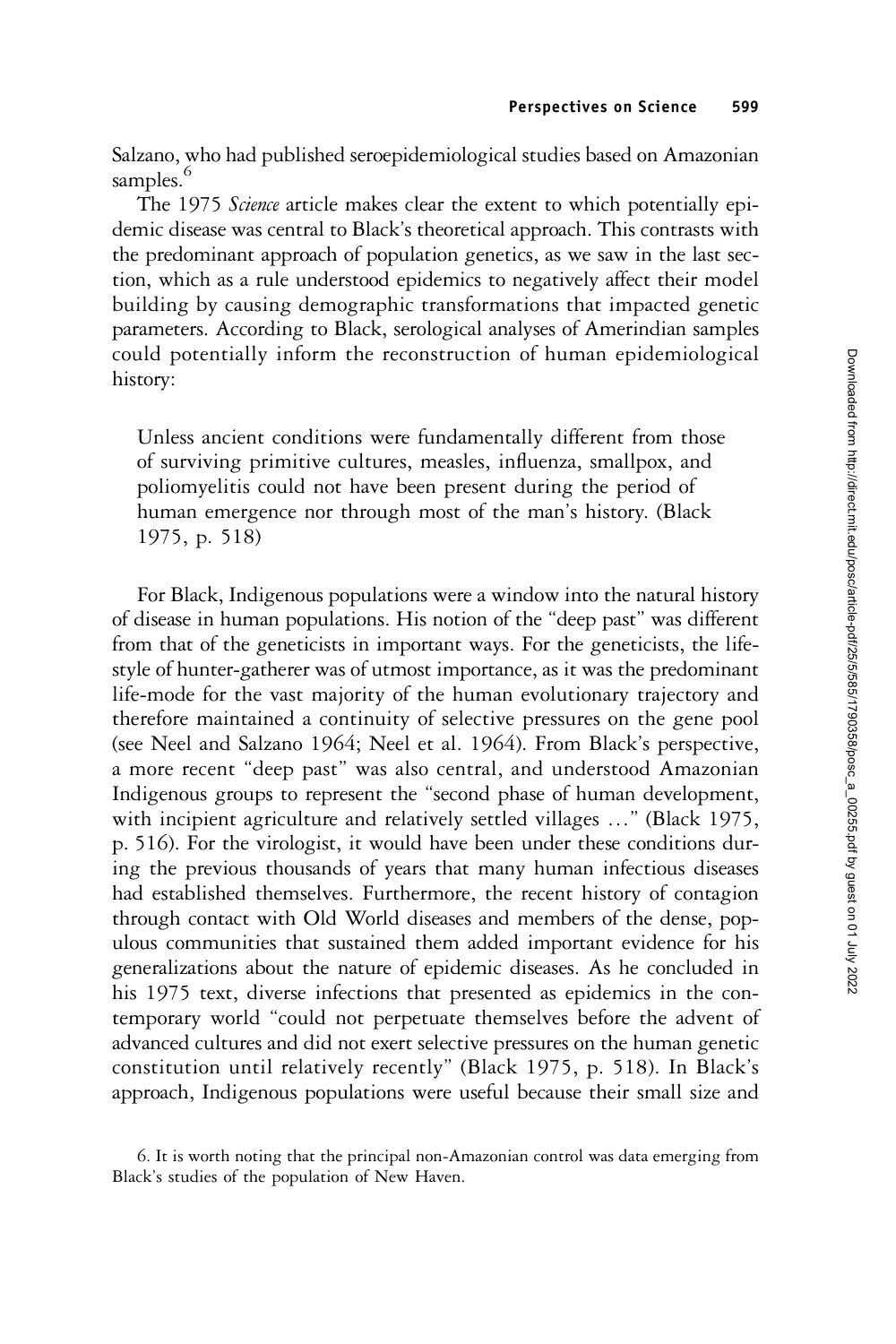relative isolation meant that disease distribution and persistence in the present could inform understandings of the past.

### 4. Concluding Remarks

In this paper, our comparative analysis highlights the simultaneous convergences and heterogeneities of scientific thinking about temporality and disease in mid-twentieth century research with Indigenous people. Both the geneticists and the virologist-epidemiologist were interested in the relationship between human genetics, evolutionary theory, and the epidemiology of infectious disease, but with different emphases. Indigenous populations, as Populations of Cognition (see Suárez-Díaz et al., this issue), served different ends. For Neel and Salzano, these populations allowed them to think in certain ways about how biological and socio-demographic factors influenced the production of patterns of human genetic variability, with disease understood as part of the pool of possible "selective pressures." For Black, the study of Indigenous populations allowed him to inquire into the relationship between the epidemiology of infectious and parasitic disease in relation to demographics. Based on his observations in these specific populations he proposed general models regarding the interrelated nature of human evolutionary history and the persistence or lack thereof of various groups of pathogens.

Despite differences in underlying interests, both approaches identified Native people as "representational tools" or Populations of Cognition for understanding the past, as well as making sense of the present and preparing for the future. Researchers approached their work in the Amazon basin with optimism and hesitation, understanding their models to be dependent on documenting and understanding endemic and epidemic illness. In the context of vast ecological and socio-economic change that accompanied the quickening national societies' invasion of Indigenous territories, specific communities could be regarded as more representative to inform broader theoretical models proposed by the scientists if their epidemiologic profiles matched particular assumptions about past and present, purity or contamination.

Community histories of health and illness were essential to both perspectives, defining in large part whether and how the scientists could generalize based on the populations they characterized. The geneticists focused on the perceived vitality of the groups they visited, drawing their authority to make claims about the deep past based on what they perceived as the lack of disease and socio-economic change. The absence of disease, in the geneticists' approach, was a surrogate for measuring the stability and timeless nature of the populations they studied. It was evidence that their temporal assumptions about the deep past were valid; it allowed the groups they characterized to function as populations of cognition. In contrast,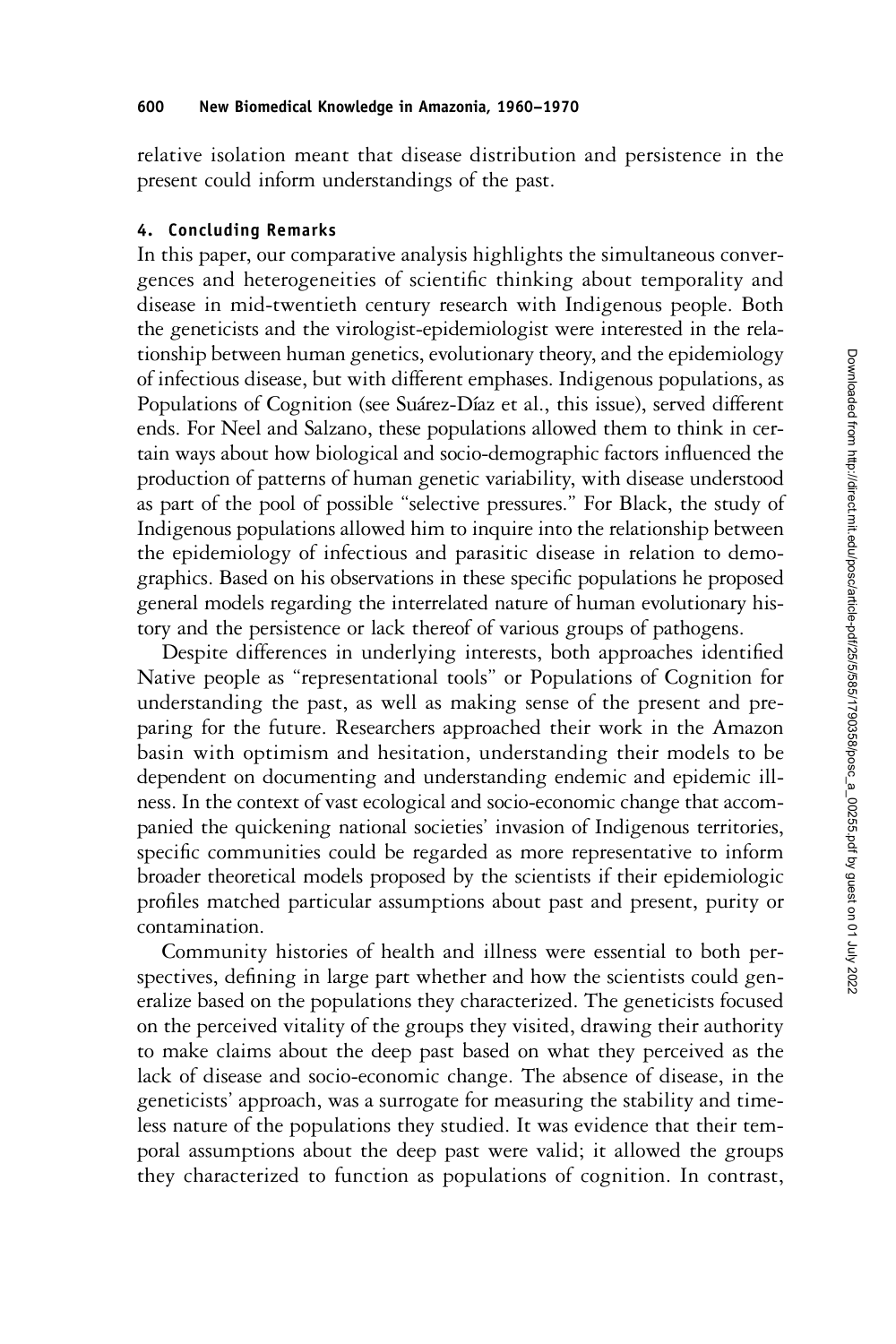Black's focus on unexposed populations soon gave way to the study of disease load and population profile as the virologist recognized the widespread exposure to introduced diseases that accompanied western expansionism and encroaching settler colonialism. Black used his study of Indigenous groups to understand the natural history of disease on evolutionary timescales, and to draw inferences about how infectious disease spread and persisted in a more recent past that included both Native and settler populations. In his vision, immunologic and genetic factors were related to epidemics of infectious disease, including measles, and resulted from permanent contact with the surrounding national society. Black investigated contemporary processes with the hope of developing more general models regarding the interface of epidemiology and infectious disease for the evolutionary history of the human species. At the same time that "purity" and "isolation" were constitutive elements of his analytical models, "interaction" and "contamination,"in large part resulting from the"deep present,"linked his thinking to the economic and demographic transformations underway in the Amazon. Although Black continued to understand his observations on the relationship between demography and disease in Indigenous communities to inform epidemiologic models for the past, his later approaches allowed for the contamination of contact.

# References

- Anderson, W. 2008. The Collectors of Lost Souls: Turning Kuru Scientists into Whitemen. Baltimore: The Johns Hopkins University Press.
- Bangham, J., and S. de Chadarevian. 2014. "Human Heredity after 1945: Moving Populations Centre Stage." Studies in the History and Philosophy of the Biological and Biomedical Sciences 47 (Part A): 45–49.
- Black, F. L., and L. Rosen. 1962. "Patterns of Measles Antibodies in Residents of Tahiti and Their Stability in the Absence of Re-Exposure." Journal of Immunology 88: 725–731.
- Black, F. L., and M. Gudnadóttir. 1966. "Measles Vaccination in Iceland: Three-Year Follow-Up of Antibody Titres in Adults and Children." Bulletin of the World Health Organization 35: 955–957.
- Black, F. L., J. P. Woodall, and F. D. Pinheiro. 1969. "Measles Vaccine Reactions in a Virgin Population." American Journal of Epidemiology 89: 168–175.
- Black, F. L., J. P. Woodall, A. S. Evans, H. Liebhaber, and G. Henle. 1970. "Prevalence of Antibody against Viruses in the Tiriyo, an Isolated Amazon Tribe." American Journal of Epidemiology 91: 430–438.
- Black, F. L., W. J. Hierholzer, J. P. Woodall, and F. D. Pinheiro. 1971. "Intensified Reactions to Measles Vaccine in Unexposed Populations of American Indians." Journal of Infectious Diseases 124: 306-317.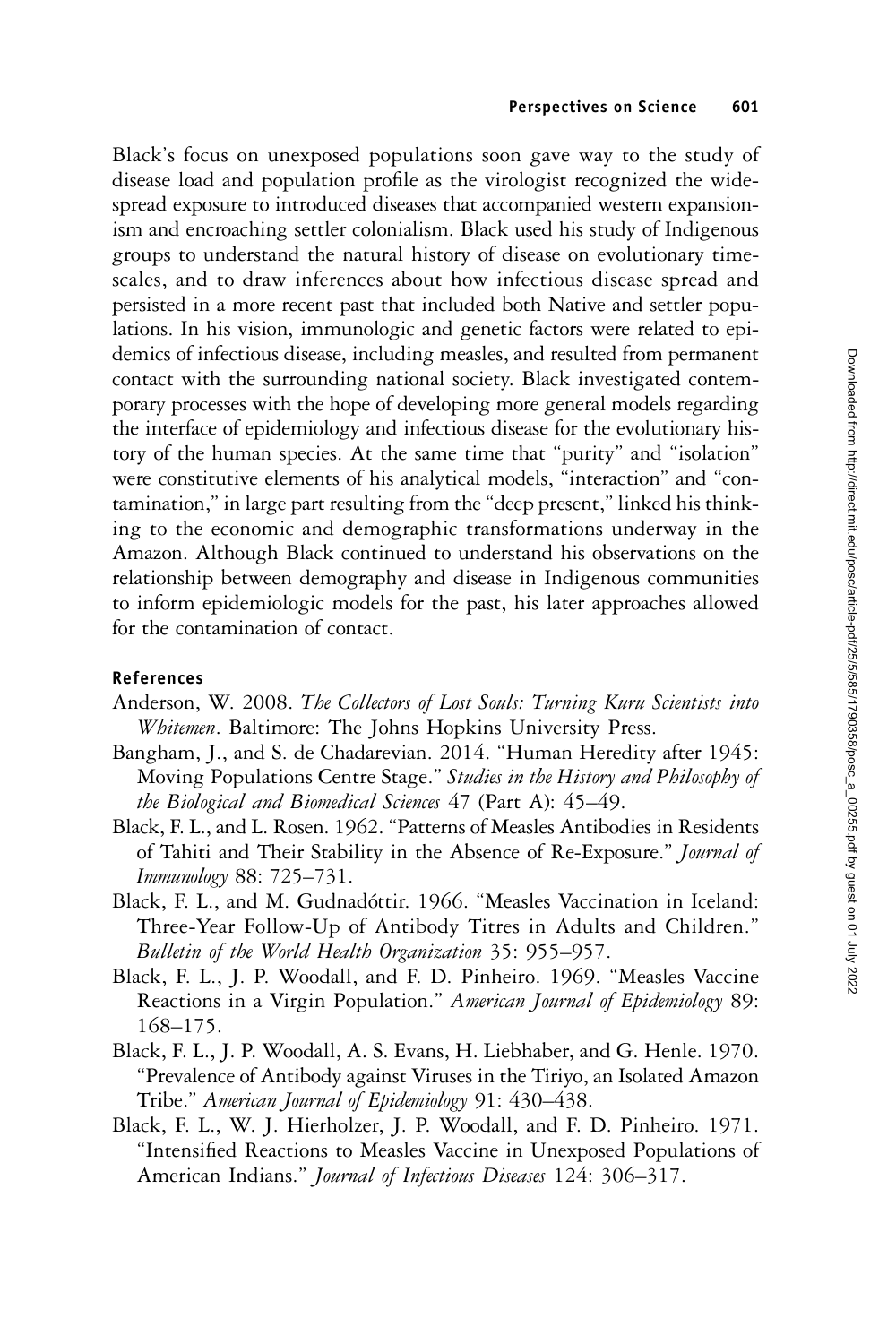- Black, F. L., W. J. Hierholzer, F. P. Pinheiro, A. S. Evans, J. P. Woodall, E. M. Opton, J. E. Emmons, B. S. West, G. Edsall, W. G. Downs, and G. D. Wallace. 1974. "Evidence for Persistence of Infectious Agents in Isolated Human Populations." American Journal of Epidemiology 100: 230–250.
- Black, F. L., W. J. Hierholzer, J. F. Lian-Chen, L. L. Berman, Y. Gabbay, and F. P. Pinheiro. 1982. "Genetic Correlates of Enhanced Measles Susceptibility in Amazon Indians." Medical Anthropology 6: 37-46.
- Black, F. L. 1959. "Measles Antibodies in the Population of New Haven, Connecticut." Journal of Immunology 83: 74–82.
- Black, F. L. 1966. "Measles Endemicity in Insular Populations: Critical Community Size and Its Evolutionary Implication." Journal of Theoretical Biology 11: 207–211.
- Black, F. L. 1975. "Infectious Diseases in Primitive Societies." Science 187: 515–518.
- Black, F. L. 1992. "Why Did They Die?" Science 258: 1739–1749.
- Black, F. L. 1994. "An Explanation of High Death Rates among New World Peoples When in Contact with Old World Diseases." Perspectives in Biology and Medicine 37: 292–307.
- Black, F. L. 1997. Inconveniences Properly Viewed. Unpublished Manuscript. New Haven, CT: Francis Black's Papers.
- Borofsky, R., B. Albert, R. Hames, K. Hill, and L. L. Martins. 2005. Yanomami: The Fierce Controversy and What We Can Learn from It. Berkeley: University of California Press.
- Carneiro da Cunha, M. (ed.). 1992. História dos Índios no Brasil. São Paulo: FAPESP, Companhia das Letras & Secretaria Municipal de Cultural.
- Coimbra, C. E. A., and R. V. Santos. 1992. "Paleopatologia e epidemiologia de populações indígenas: Possibilidades de aproximação." Pp. 169–186 in Paleopatologia e Paleoepidemiologia: Estudos Multidisciplinares. Edited by Adauto J.G. de Araújo and Luis Fernando Ferreira. Rio de Janeiro: Escola Nacional de Saúde Pública, Fundação Oswaldo Cruz.
- Coimbra, C. E. A., Jr. 1987. "O sarampo entre sociedades indígenas brasileiras e algumas considerações sobre a prática da saúde pública entre estas populações." Cadernos de Saúde Pública 3: 22-37.
- Coimbra, C. E. A., Jr. 1995. "Epidemiological Factors and Human Adaptation in Amazonia." Pp. 167–181 in Indigenous Peoples and the Future of Amazonia: An Ecological Anthropology of Endangered World. Edited by Leslie E. Sponsel. Tucson, Arizona: Arizona University Press.
- Crosby, A. W. 2003. The Columbian Exchange: Biological and Cultural Consequences of 1492. Westport, CT: Praeger.
- de Chadarevian, S. 2015. "Human Population Studies and the World Health Organization." Dynamis 35: 359-388.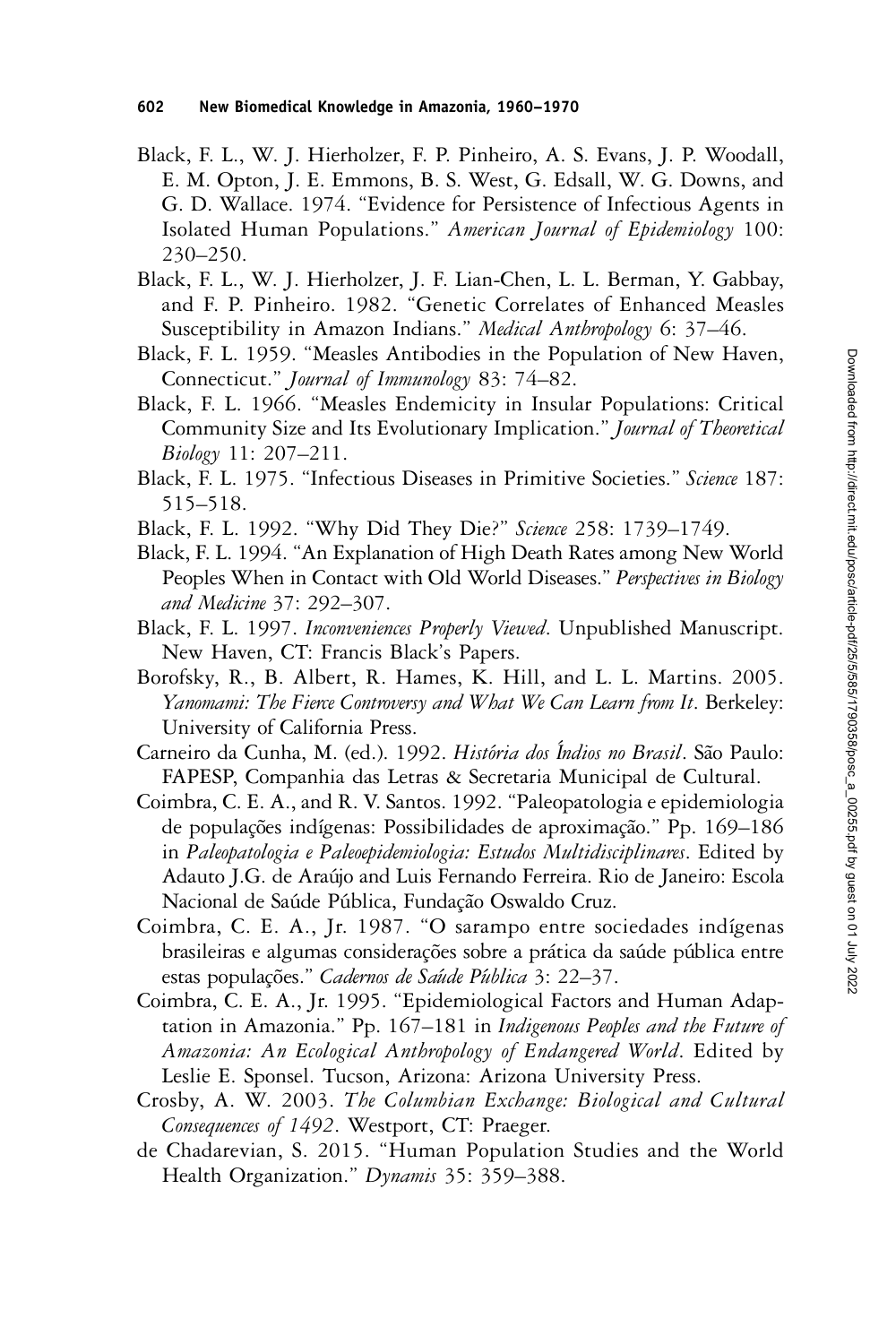- Dent, R., and R. V. Santos. 2016. "'An Immense Mosaic': Race-Mixing and Creating the Genetic Nation in 1960s Brazil." Paper presented at "Racial Conceptions in the 21st Century," Conference, Rio de Janeiro, April 2016.
- Dent, R. 2017. "Studying Indigenous Brazil: The Xavante and The Human Science." Ph.D. Dissertation. University of Pennsylvania.
- Haraway, D. 1989. Primate Visions: Gender, Race, and Nature in the World of Modern Science. New York: Routledge.
- Hemming, J. 1987. Amazon Frontier: The Defeat of the Brazilian Indians. Cambridge: Cambridge University Press.
- Jones, D. S. 2003. "Virgin Soils Revisited." The William and Mary Quarterly 60: 703–742.
- Jones, D. S. 2004. Rationalizing Epidemics: Meanings and Uses of American Indian Mortality since 1600. Cambridge, MA: Harvard University Press.
- Kowal, E., J. Radin, and J. Reardon. 2013. "Indigenous Body Parts, Mutating Temporalities, and the Half-Lives of Postcolonial Technoscience." Social Studies of Science 43: 465-483.
- Lindee, S., and R. Ventura Santos. 2012. "The Biological Anthropology of Living Human Populations: World Histories, National Styles, and International Networks: An Introduction to Supplement 5." Current Anthropology 53 (S5): S3–S16.
- Lindee, S. 2001. "James Van Gundia Neel (1915–2000)." American Anthropologist 103: 502–505.
- Lindee, S. 2004. "Voices of the Dead: James Neel's Amerindian studies". Pp. 27–48 in Lost Paradise and the Ethics of Research And Publication. Edited by F. M. Salzano and A. M. Hurtado. Oxford: Oxford University Press.
- Little, M. 2012. "Human Population Biology in the Second Half of the Twentieth Century." Current Anthropology 53 (S5): S126–S138.
- Neel, J. V., and F. M. Salzano. 1964. "A Prospectus for Genetic Studies for the American Indian." Cold Spring Harbor Symposia on Quantitative Biology 29: 85–98.
- Neel, J. V., and F. M. Salzano. 1967. "Further Studies on the Xavante Indians. 10. Some Hypotheses-Generalizations Resulting from These Studies." American Journal of Human Genetics 19: 554-74.
- Neel, J. V., F. M. Salzano, P. C. Junqueira, F. Keiter, and D. Maybury-Lewis. 1964. "Studies on the Xavante Indians of the Brazilian Mato Grosso." American Journal of Human Genetics 16: 52–140.
- Neel, J. V., W. R. Centerwall, N. A. Chagnon, and H. L. Casey. 1970."Notes on the Effects of Measles and Measles Vaccine in a Virgin-Soil Population of South American Indians." American Journal of Epidemiology 91: 418–429.
- Neel, J. V. 1968. "The American Indian in the International Biological Program." Pp. 47-54 in Biomedical Challenges Presented by the American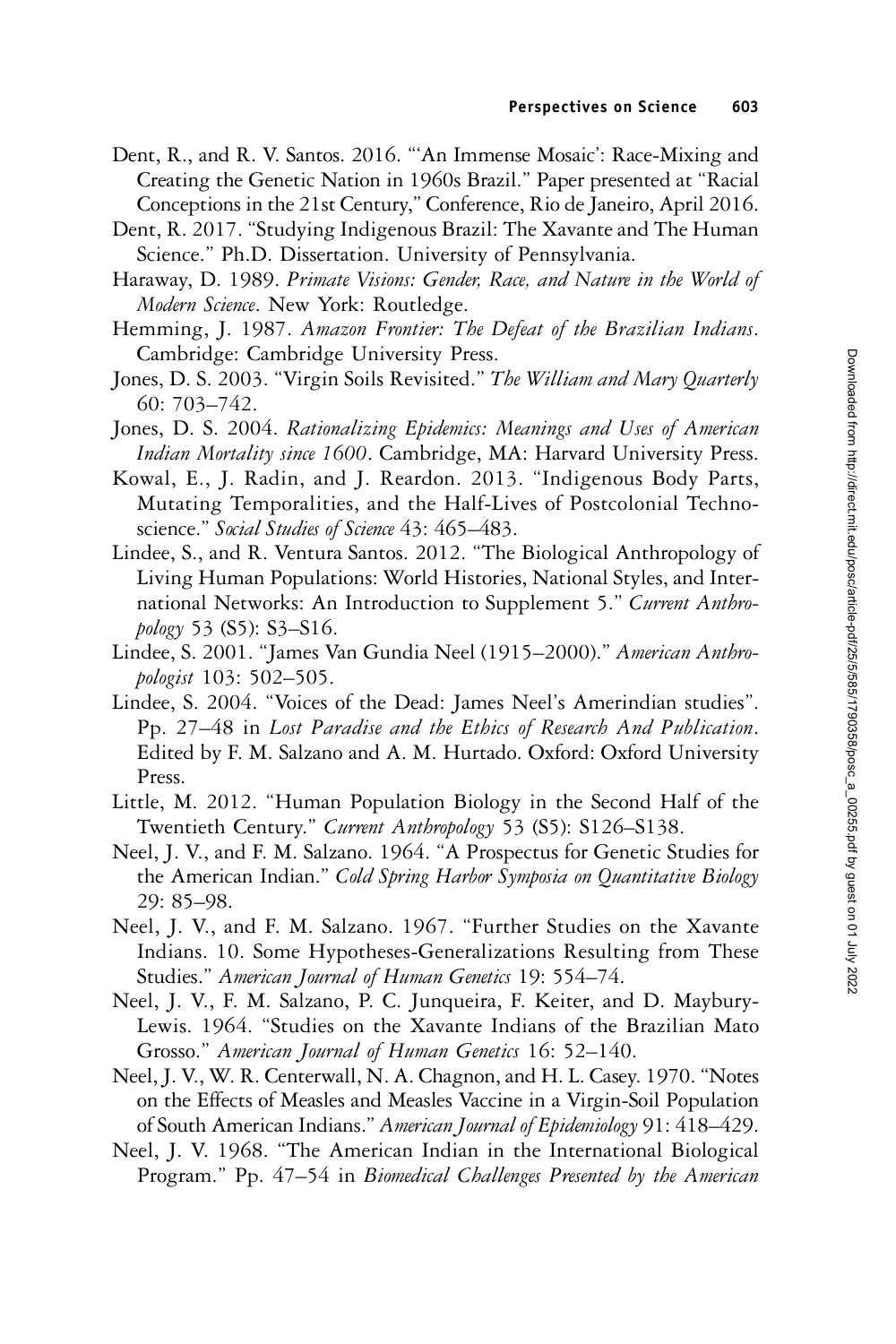Indian, Scientific Publication 165. Washington, D.C.: Pan American Health Organization.

Neel, J. V. 1970. "Lessons from a 'Primitive' People." Science 170: 815-822.

- Neel, J. V. 1974. "Control of Disease among Amerindians in Cultural Transition." Bulletin of the Pan American Health Organization 8: 205–211.
- Neel, J. V. 1989. "The Study of Natural Selection in Primitive and Civilized Human Populations." Human Biology 61 (5): 781-810.
- Neel, J. V. 1994. Physician to the Gene Pool: Genetic Lessons and Other Stories. New York: John Wiley & Sons.
- Niederman, J. C., J. R. Henderson, E. M. Opton, F. L. Black, and K. Skvrnova. 1967. "A Nationwide Serum Survey Of Brazilian Military Recruits, 1964. II. Antibody Patterns with Arboviruses, Polioviruses, Measles and Mumps." American Journal of Epidemiology 86: 319–329.
- Radin, J. 2012. "Life on Ice: Frozen Blood and Biological Variation in a Genomic Age, 1950–2010." PhD thesis, University of Pennsylvania.
- Radin, J. 2013. "Latent life: Concepts and Practices of Human Tissue Preservation in the International Biological Program." Social Studies of Science 43: 484–508.
- Radin, J. 2017. Life on Ice: A History of New Uses for Cold Blood. Chicago: University of Chicago Press.
- Ramos, A. R. 1998. Indigenism: Ethnic Politics in Brazil. Madison, WI: University of Wisconsin Press.
- Reardon, J. 2005. Race to the Finish: Identity and Governance in an Age of Genomics. Princeton: Princeton University Press.
- Ribeiro, D. 1956. "Convívio e contaminação: efeitos dissociativos da depopulação provocada por epidemias em grupos indígenas." Sociologia 18: 3–50.
- Salzano, F. M., and S. Callegari-Jacques. 1988. South American Indians: A Case Study in Evolution. Oxford: Clarendon.
- Salzano, F. M. 1990. "Parasitic Load in South American Tribal Populations." Pp. 201–221 in Disease in Populations in Transition: Anthropological and Epidemiological Perspectives. Edited by A. C. Swedlund and G. J. Armelagos. New York: Bergin and Garvey.
- Salzano, F. M. 1991. "Interdisciplinary Approaches to the Human Biology of South Amerindians." Human Biology 63: 875–882.
- Salzano, F. M. 2000. "James V. Neel and Latin America—Or How Scientific Collaboration Should Be Conducted." Genetics and Molecular Biology 23: 557–561.
- Santos, R. V., S. Lindee, and V. Souza. 2014. "Varieties of the Primitive: Human Biological Diversity Studies in Cold War Brazil (1962–1970)." American Anthropologist 116: 723–735.